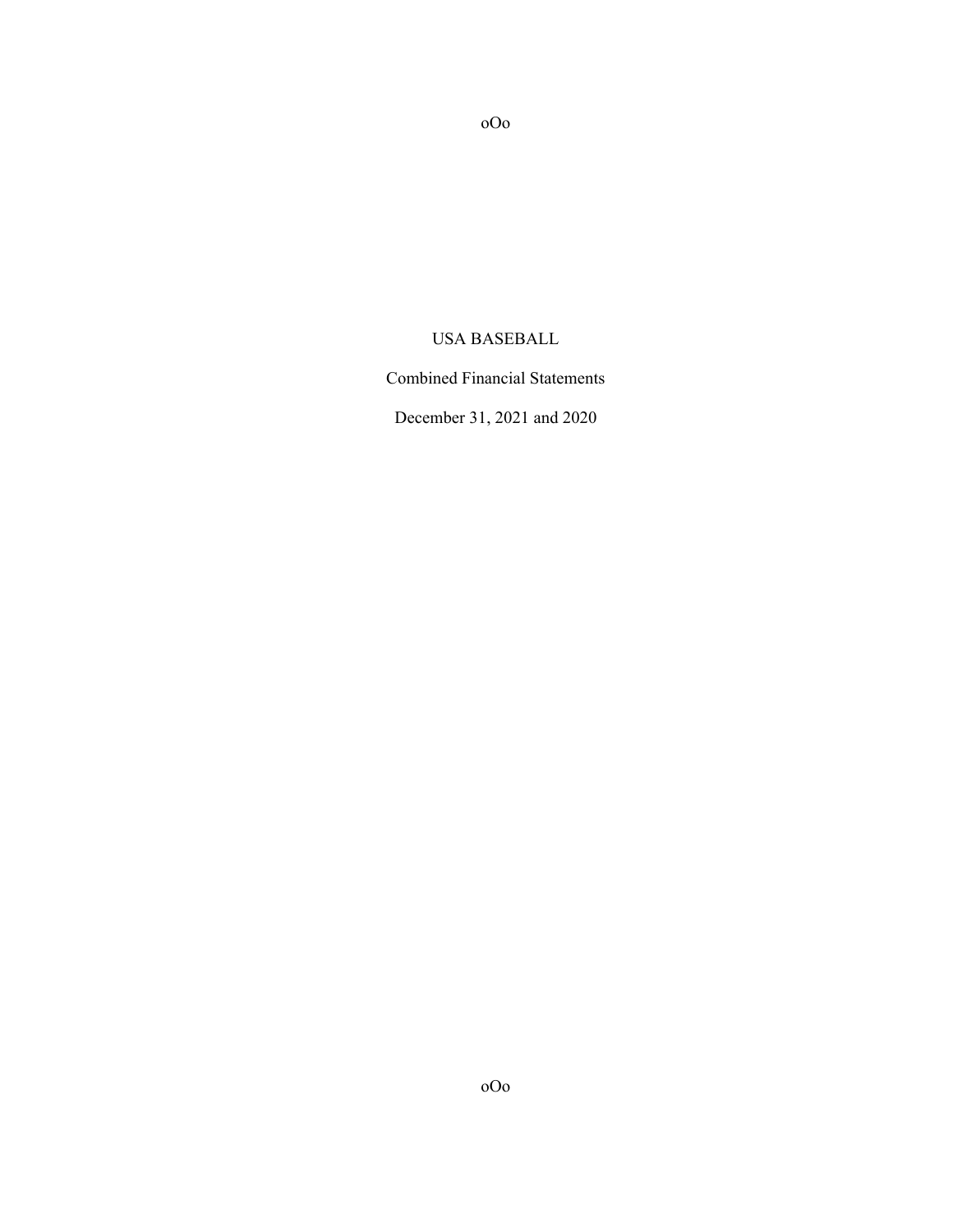# TABLE OF CONTENTS

| <b>Combined Financial Statements:</b>                              |                |
|--------------------------------------------------------------------|----------------|
| Independent Auditor's Report                                       | $1 - 2$        |
| <b>Combined Statements of Financial Position</b>                   | 3              |
| Combined Statements of Activities and Changes in Net Assets        | $\overline{4}$ |
| <b>Combined Statements of Functional Expenses</b>                  | 5              |
| <b>Combined Statements of Cash Flows</b>                           | 6              |
| Notes to Combined Financial Statements                             | $7 - 18$       |
| Supplementary Information:                                         |                |
| Independent Auditor's Report on Supplementary Information          | 19             |
| Combining Statement of Financial Position (2021)                   | 20             |
| Combining Statement of Financial Position (2020)                   | 21             |
| Combining Statement of Activities and Changes in Net Assets (2021) | 22             |
| Combining Statement of Activities and Changes in Net Assets (2020) | 23             |

# Pages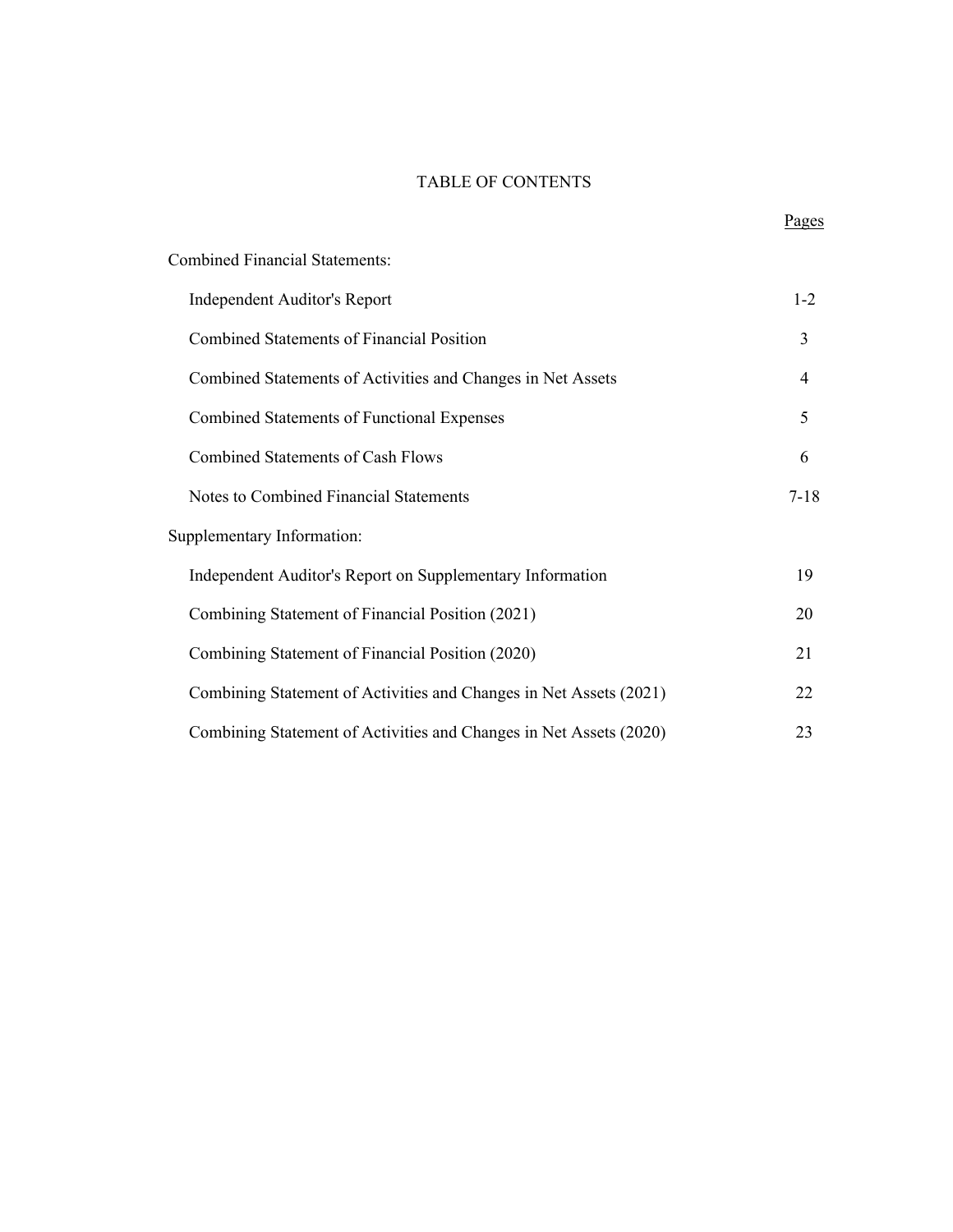

The Board of Directors USA Baseball Durham, North Carolina

### INDEPENDENT AUDITOR'S REPORT

### *Opinion*

We have audited the combined financial statements of United States Baseball Federation, Inc. and the Baseball America Foundation, Inc. (USA Baseball), which comprise the combined statements of financial position as of December 31, 2021 and 2020, and the related combined statements of activities, functional expenses, and cash flows for the years then ended, and the related notes to the combined financial statements.

In our opinion, the combined financial statements referred to above present fairly, in all material respects, the financial position of USA Baseball as of December 31, 2021 and 2020, and the changes in its net assets and its cash flows for the years then ended in conformity with accounting principles generally accepted in the United States of America.

### *Basis for Opinion*

We conducted our audits in accordance with auditing standards generally accepted in the United States of America. Our responsibilities under those standards are further described in the Auditor's Responsibilities for the Audit of the Financial Statements section of our report. We are required to be independent of USA Baseball and to meet our other ethical responsibilities in accordance with the relevant ethical requirements relating to our audits. We believe that the audit evidence we have obtained is sufficient and appropriate to provide a basis for our audit opinion.

### *Responsibilities of Management for the Financial Statements*

Management is responsible for the preparation and fair presentation of the combined financial statements in accordance with accounting principles generally accepted in the United States of America, for the design, implementation, and maintenance of internal control relevant to the preparation and fair presentation of the combined financial statements that are free from material misstatement, whether due to fraud or error.

In preparing the combined financial statements, management is required to evaluate whether there are conditions or events, considered in the aggregate, that raise substantial doubt about USA Baseball's ability to continue as a going concern within one year after the date that the combined financial statements are available to be issued.

### *Auditor's Responsibilities for the Audit of the Financial Statements*

Our objectives are to obtain reasonable assurance about whether the combined financial statements as a whole are free from material misstatement, whether due to fraud or error, and to issue an auditor's report that includes our opinion. Reasonable assurance is a high level of assurance but is not absolute assurance and therefore is not a guarantee that an audit conducted in accordance with generally accepted auditing standards will always detect a material misstatement when it exists. The risk of not detecting a material misstatement resulting from fraud is higher than for one resulting from error, as fraud may involve collusion, forgery, intentional omissions, misrepresentations, or the override of internal control. Misstatements, including omissions, are considered material if there is a substantial likelihood that, individually or in the aggregate, they would influence the judgment made by a reasonable user based on the combined financial statements.

Raleigh 4060 Barrett Drive Post Office Box 17806 Raleigh, North Carolina 27619

919 782 9265 919 783 8937 FAX

Durham 3500 Westgate Drive Suite 203 Durham, North Carolina 27707

919 354 2584 919 489 8183 FAX

**Pittsboro** 579 West Street Post Office Box 1399 Pittsboro, North Carolina 27312

919 542 6000 919 542 5764 FAX

**Smithfield** 212 East Church Street Post Office Box 2348 Smithfield, North Carolina 27577

919 934 1121 919 934 1217 FAX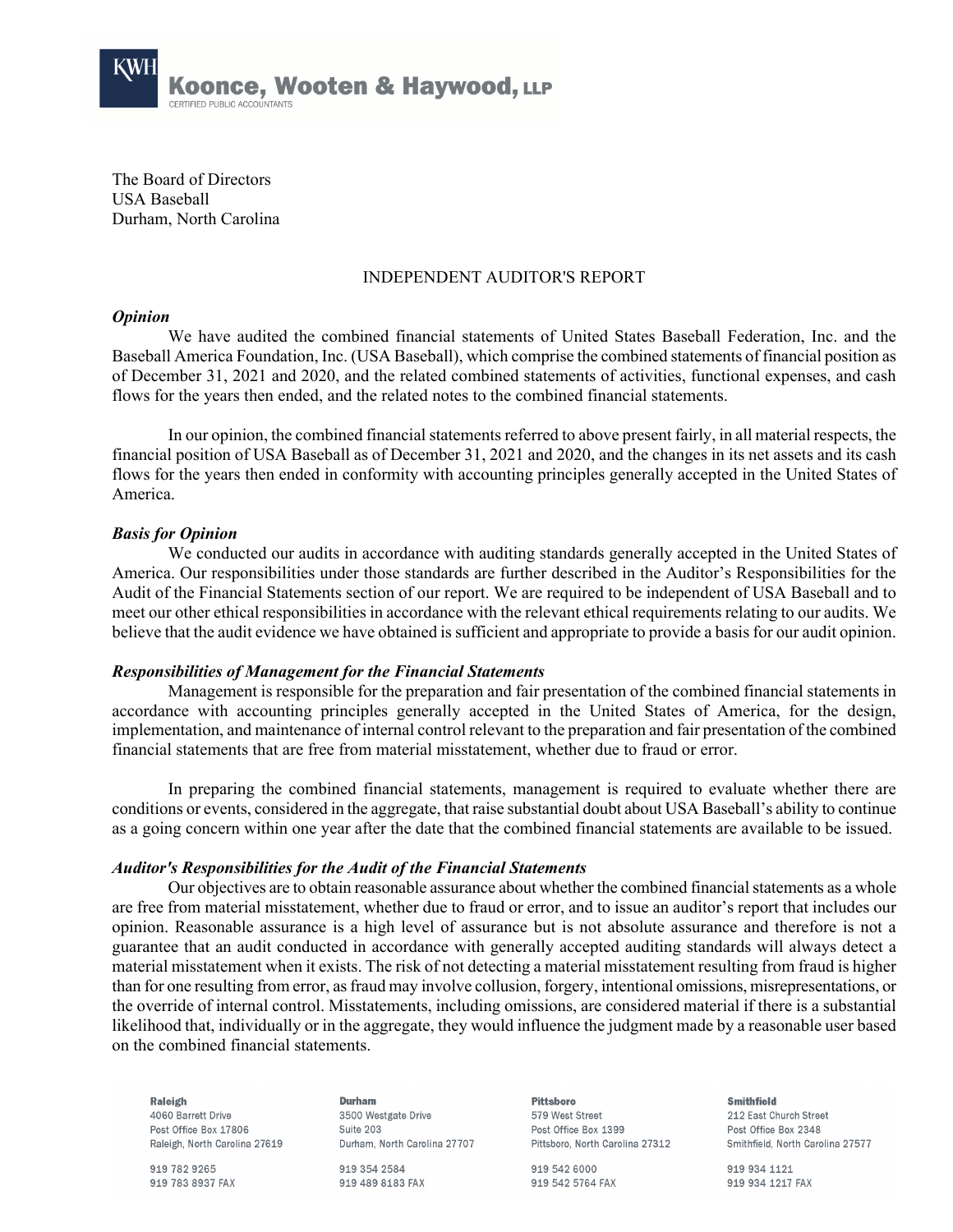In performing an audit in accordance with generally accepted auditing standards, we:

- Exercise professional judgment and maintain professional skepticism throughout the audit.
- Identify and assess the risks of material misstatement of the financial statements, whether due to fraud or error, and design and perform audit procedures responsive to those risks. Such procedures include examining, on a test basis, evidence regarding the amounts and disclosures in the financial statements.
- Obtain an understanding of internal control relevant to the audit in order to design audit procedures that are appropriate in the circumstances, but not for the purpose of expressing an opinion on the effectiveness of USA Baseball's internal control. Accordingly, no such opinion is expressed.
- Evaluate the appropriateness of accounting policies used and the reasonableness of significant accounting estimates made by management, as well as evaluate the overall presentation of the combined financial statements.
- Conclude whether, in our judgment, there are conditions or events, considered in the aggregate, that raise substantial doubt about USA Baseball's ability to continue as a going concern for a reasonable period of time.

We are required to communicate with those charged with governance regarding, among other matters, the planned scope and timing of the audit, significant audit findings, and certain internal control related matters that we identified during the audit.

Koonce, Wooten & Haywood, L.L.P.

Raleigh, North Carolina May 11, 2022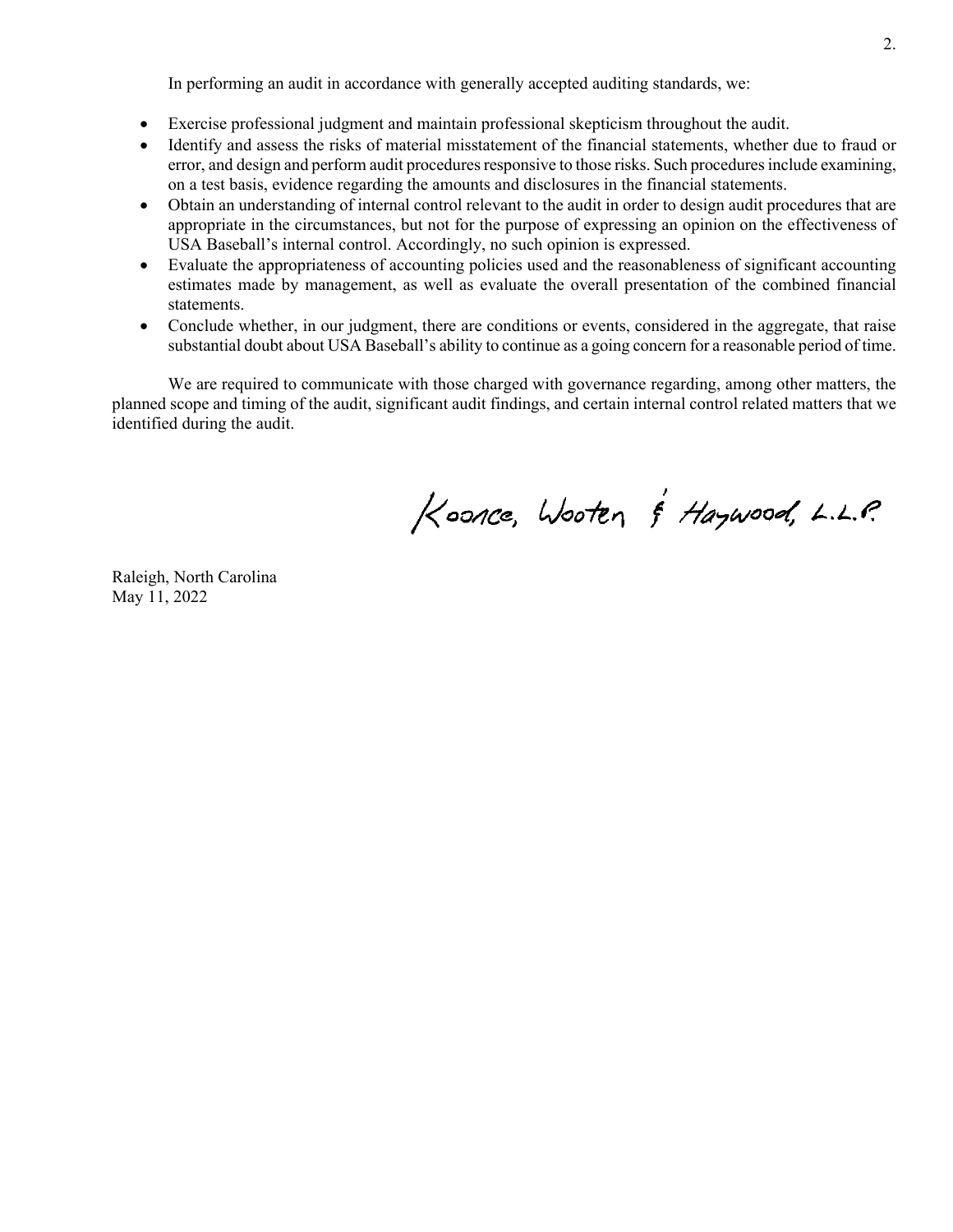# USA BASEBALL Combined Statements of Financial Position December 31, 2021 and 2020

# ASSETS

|                                       | 2021            |              | 2020      |
|---------------------------------------|-----------------|--------------|-----------|
| <b>CURRENT ASSETS:</b>                |                 |              |           |
| Cash                                  | \$<br>1,466,831 | $\mathbb{S}$ | 3,234,931 |
| <b>Restricted Cash</b>                | 245,176         |              | 138,305   |
| <b>Accounts Receivable</b>            | 2,624,250       |              | 559,979   |
| Inventories                           | 582,275         |              | 797,324   |
| Investments                           | 4,139,487       |              | 2,253,256 |
| Other Current Assets                  | 262,655         |              | 319,535   |
| <b>Total Current Assets</b>           | 9,320,674       |              | 7,303,330 |
| PROPERTY AND EQUIPMENT, net           | 184,394         |              | 236,410   |
| <b>Total Assets</b>                   | \$<br>9,505,068 | $\mathbb{S}$ | 7,539,740 |
| <b>LIABILITIES AND NET ASSETS</b>     |                 |              |           |
| <b>CURRENT LIABILITIES:</b>           |                 |              |           |
| <b>Bat Licensing Program</b>          | \$<br>642,383   | $\mathbb{S}$ | 394,713   |
| Accounts Payable and Accrued Expenses | 506,494         |              | 189,635   |
| Deferred Revenue                      | 293,500         |              | 340,314   |
| <b>Total Current Liabilities</b>      | 1,442,377       |              | 924,662   |
| <b>NET ASSETS:</b>                    |                 |              |           |
| <b>Without Donor Restrictions</b>     | 7,792,290       |              | 6,477,619 |
| <b>With Donor Restrictions</b>        | 270,401         |              | 137,459   |
| <b>Total Net Assets</b>               | 8,062,691       |              | 6,615,078 |

Total Liabilities and Net Assets  $$ 9,505,068 $ 7,539,740$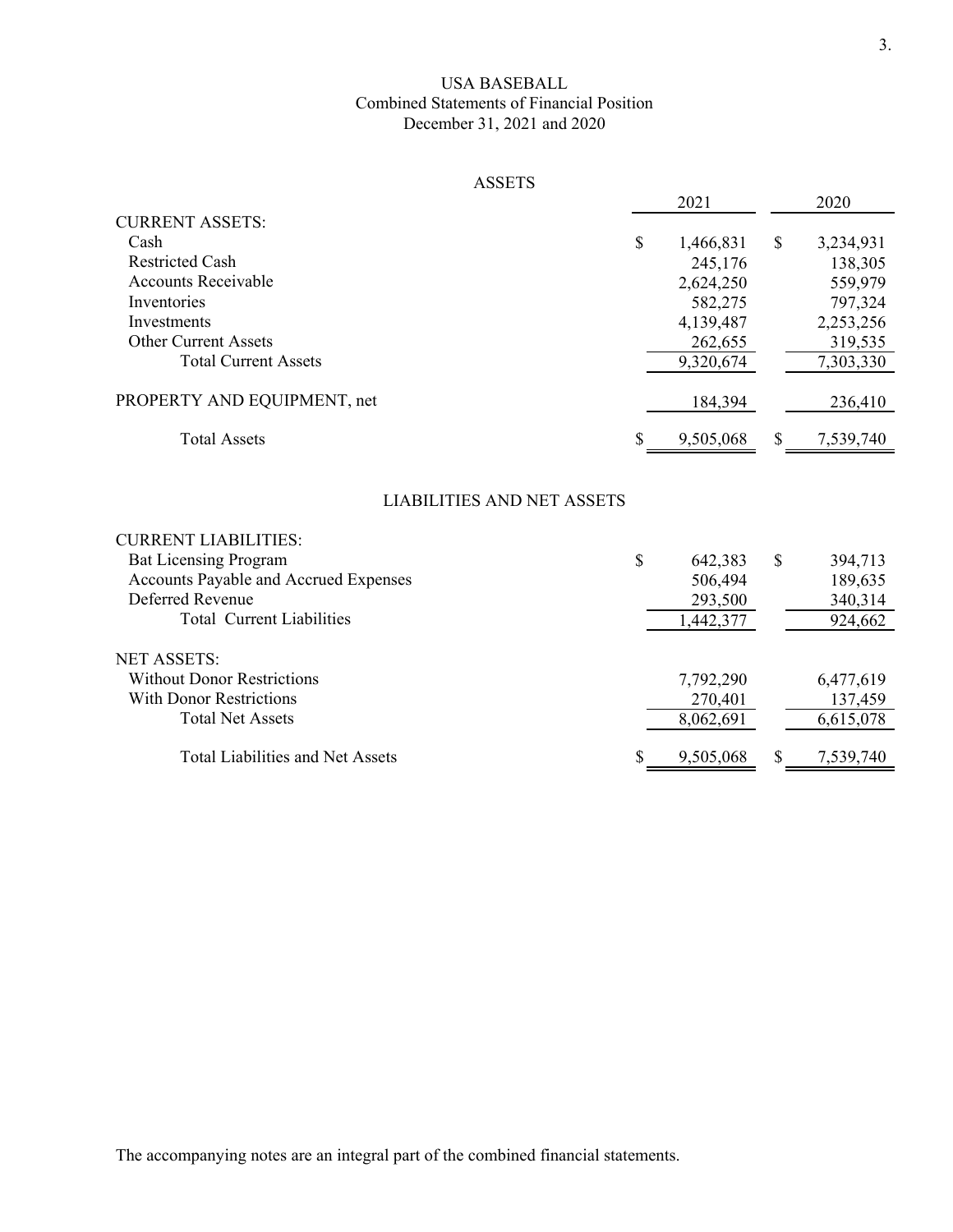|                                                  |                      | 2021 |                            |               |            |               | 2020                 |               |                |               |           |  |
|--------------------------------------------------|----------------------|------|----------------------------|---------------|------------|---------------|----------------------|---------------|----------------|---------------|-----------|--|
|                                                  | <b>Without Donor</b> |      | With Donor                 |               |            |               | <b>Without Donor</b> |               | With Donor     |               |           |  |
|                                                  | Restictions          |      | Restrictions               |               | Total      |               | Restictions          |               | Restrictions   |               | Total     |  |
| REVENUES AND OTHER SUPPORT:                      |                      |      |                            |               |            |               |                      |               |                |               |           |  |
| Major League Baseball Funding                    | \$<br>1,462,323      |      | <sup>\$</sup><br>1,462,323 | <sup>\$</sup> | 2,924,646  | \$            | 1,442,080            | \$            | 1,370,080      | <sup>\$</sup> | 2,812,160 |  |
| <b>Bat Licensing Program Royalties</b>           | 2,901,674            |      |                            |               | 2,901,674  |               | 2,158,413            |               |                |               | 2,158,413 |  |
| Event Registration and Room Rebates              | 1,925,294            |      |                            |               | 1,925,294  |               | 156,610              |               |                |               | 156,610   |  |
| Merchandise Sales and Memorabilia                | 1,755,623            |      |                            |               | 1,755,623  |               | 705,938              |               |                |               | 705,938   |  |
| MLB/USAB Joint Events                            | 1,541,663            |      |                            |               | 1,541,663  |               | 260,544              |               |                |               | 260,544   |  |
| MLB Combine                                      | 1,471,501            |      | $\overline{\phantom{a}}$   |               | 1,471,501  |               |                      |               |                |               |           |  |
| Prospect Development Pipeline                    |                      |      | 1,268,411                  |               | 1,268,411  |               | $\blacksquare$       |               | 172,637        |               | 172,637   |  |
| Sponsorship, Licensing, and Donations            | 1,016,025            |      | 203,500                    |               | 1,219,525  |               | 908,829              |               | 203,000        |               | 1,111,829 |  |
| MLB/USOC Professional Team                       | 617,343              |      | 8,000                      |               | 625,343    |               | $\Omega$             |               | 32,415         |               | 32,415    |  |
| <b>Ticket Sales</b>                              | 471,526              |      |                            |               | 471,526    |               | 53,830               |               |                |               | 53,830    |  |
| Value In-Kind Donations                          | 226,552              |      | 5,066                      |               | 231,618    |               | 268,209              |               |                |               | 268,209   |  |
| Other Income                                     | 45,209               |      |                            |               | 45,209     |               | 63,276               |               |                |               | 63,276    |  |
| Membership and National Member Org. Revenue      | 4,613                |      |                            |               | 4,613      |               | 6,175                |               |                |               | 6,175     |  |
| SBA Paycheck Protection Program                  |                      |      | 614,870                    |               | 614,870    |               |                      |               | 650,200        |               | 650,200   |  |
| <b>Employee Retention Tax Credit</b>             |                      |      | 163,464                    |               | 163,464    |               |                      |               |                |               |           |  |
| Dividends and Interest                           | 37,915               |      |                            |               | 37,915     |               | 17,408               |               |                |               | 17,408    |  |
| Net Realized and Unrealized Gains on Investments | 142,903              |      |                            |               | 142,903    |               | 329,846              |               |                |               | 329,846   |  |
| Total                                            | 13,620,164           |      | 3,725,634                  |               | 17,345,798 |               | 6,371,158            |               | 2,428,332      |               | 8,799,490 |  |
| Net Assets Released from Restrictions:           |                      |      |                            |               |            |               |                      |               |                |               |           |  |
| Satisfaction of Program Restrictions             | 3,592,692            |      | (3,592,692)                |               |            |               | 2,341,091            |               | (2,341,091)    |               |           |  |
| Total Revenues and Other Support                 | 17,212,856           |      | 132,942                    |               | 17,345,798 |               | 8,712,249            |               | 87,241         |               | 8,799,490 |  |
|                                                  |                      |      |                            |               |            |               |                      |               |                |               |           |  |
| <b>EXPENSES AND DIRECT COSTS:</b>                |                      |      |                            |               |            |               |                      |               |                |               |           |  |
| Expenses:                                        |                      |      |                            |               |            |               |                      |               |                |               |           |  |
| Program Services                                 | 13,823,524           |      |                            |               | 13,823,524 |               | 6,733,832            |               |                |               | 6,733,832 |  |
| Management and General                           | 1,069,178            |      |                            |               | 1,069,178  |               | 970,201              |               |                |               | 970,201   |  |
| Fundraising                                      | 135,859              |      |                            |               | 135,859    |               | 155,677              |               |                |               | 155,677   |  |
| <b>Total Expenses</b>                            | 15,028,561           |      | $\sim$                     |               | 15,028,561 |               | 7,859,710            |               | $\overline{a}$ |               | 7,859,710 |  |
|                                                  |                      |      |                            |               |            |               |                      |               |                |               |           |  |
| Direct Costs:                                    |                      |      |                            |               |            |               |                      |               |                |               |           |  |
| Merchandise Sales                                | 832,874              |      |                            |               | 832,874    |               | 321,608              |               |                |               | 321,608   |  |
| Card Sale Fundraiser                             | 36,750               |      |                            |               | 36,750     |               | 8,495                |               |                |               | 8,495     |  |
| <b>Total Direct Costs</b>                        | 869,624              |      |                            |               | 869,624    |               | 330,103              |               | $\blacksquare$ |               | 330,103   |  |
|                                                  |                      |      |                            |               |            |               |                      |               |                |               |           |  |
| <b>Total Expenses and Direct Costs</b>           | 15,898,185           |      |                            |               | 15,898,185 |               | 8,189,813            |               |                |               | 8,189,813 |  |
| <b>CHANGES IN NET ASSETS</b>                     | 1,314,671            |      | 132,942                    |               | 1,447,613  |               | 522,436              |               | 87,241         |               | 609,677   |  |
| NET ASSETS--Beginning of Year                    | 6,477,619            |      | 137,459                    |               | 6,615,078  |               | 5,955,183            |               | 50,218         |               | 6,005,401 |  |
| NET ASSETS--End of Year                          | S.<br>7,792,290      |      | <sup>\$</sup><br>270,401   | \$            | 8,062,691  | <sup>\$</sup> | 6,477,619            | <sup>\$</sup> | 137,459        | <sup>\$</sup> | 6,615,078 |  |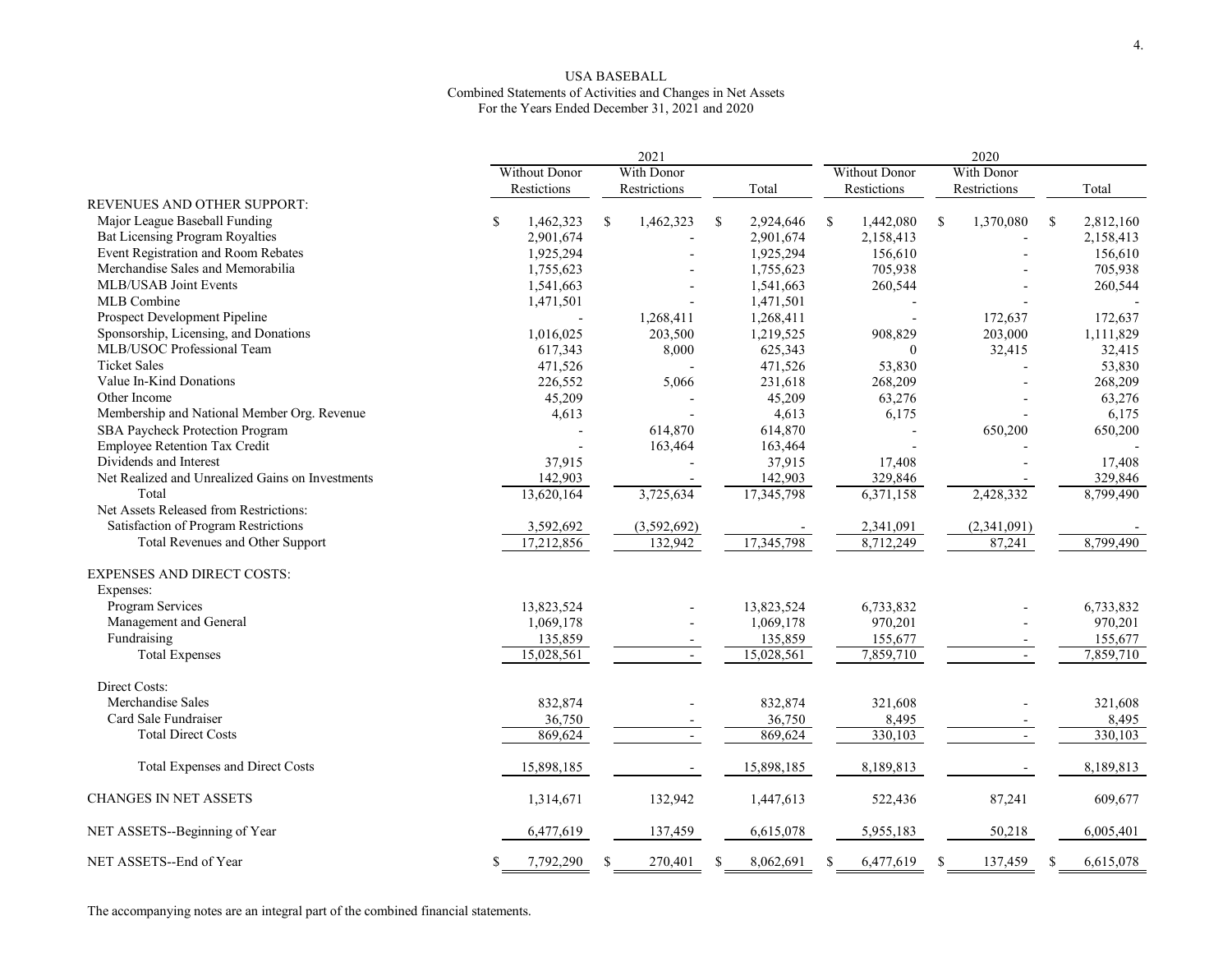#### USA BASEBALL Combined Statements of Functional Expenses For the Years Ended December 31, 2021 and 2020

|                                       |                     |                           | 2021                     |                 | 2020                |                           |                          |                 |  |
|---------------------------------------|---------------------|---------------------------|--------------------------|-----------------|---------------------|---------------------------|--------------------------|-----------------|--|
|                                       | Program<br>Services | Management<br>and General | Fundraising              | Total           | Program<br>Services | Management<br>and General | Fundraising              | Total           |  |
| <b>SALARIES AND</b>                   |                     |                           |                          |                 |                     |                           |                          |                 |  |
| <b>EMPLOYEE RELATED EXPENSES:</b>     |                     |                           |                          |                 |                     |                           |                          |                 |  |
| Salaries                              | 2,134,583<br>\$     | 611,123<br>\$             | \$<br>73,615             | 2,819,321<br>\$ | 1,879,914<br>\$     | 513,872<br>S              | \$<br>91,192             | 2,484,978<br>\$ |  |
| <b>Employee Related Expenses</b>      | 595,488             | 123,601                   | 22,675                   | 741,764         | 512,624             | 126,823                   | 24,150                   | 663,597         |  |
| <b>Total Salaries and</b>             |                     |                           |                          |                 |                     |                           |                          |                 |  |
| <b>Employee Related Expenses</b>      | 2,730,071           | 734,724                   | 96,290                   | 3,561,085       | 2,392,538           | 640,695                   | 115,342                  | 3,148,575       |  |
| <b>OPERATING EXPENSES:</b>            |                     |                           |                          |                 |                     |                           |                          |                 |  |
| Travel                                | 3,669,001           | 574                       | 916                      | 3,670,491       | 322,782             | 2,936                     | 138                      | 325,856         |  |
| <b>Bat Licensing Program</b>          | 1,600,986           |                           |                          | 1,600,986       | 1,192,125           |                           | $\overline{a}$           | 1,192,125       |  |
| Professional Services                 | 1,077,375           | 135,613                   | 30,351                   | 1,243,339       | 662,948             | 119,719                   | 11,845                   | 794,512         |  |
| Program Supplies                      | 1,198,407           | 31,766                    | 6,385                    | 1,236,558       | 144,048             | 15,714                    | 2,106                    | 161,868         |  |
| Honorarium/Umpire Fees                | 1,047,552           |                           |                          | 1,047,552       | 95,517              |                           |                          | 95,517          |  |
| Rent:                                 |                     |                           |                          |                 |                     |                           |                          |                 |  |
| <b>Playing Facilities</b>             | 794,965             |                           |                          | 794,965         | 355,620             |                           |                          | 355,620         |  |
| <b>Office Facilities</b>              | 52,381              | 13,524                    |                          | 65,905          | 141,632             | 36,924                    |                          | 178,556         |  |
| Insurance                             | 345,852             | 68,162                    |                          | 414,014         | 399,859             | 35,120                    |                          | 434,979         |  |
| <b>BAF/MLB</b> Awards                 | 303,500             |                           | $\overline{\phantom{a}}$ | 303,500         | 263,000             |                           | $\overline{a}$           | 263,000         |  |
| Value In-Kind Donations               | 231,618             |                           |                          | 231,618         | 268,209             |                           |                          | 268,209         |  |
| Postage and Shipping                  | 154,127             | 2,408                     | 201                      | 156,736         | 97,244              | 1,449                     | 24,827                   | 123,520         |  |
| Other                                 | 126,667             | 11,403                    | $\overline{a}$           | 138,070         | 47,649              | 11,171                    | 24                       | 58,844          |  |
| Depreciation                          | 119,229             | 9,369                     | 309                      | 128,907         | 145,548             | 29,773                    | $\overline{a}$           | 175,321         |  |
| Printing                              | 102,903             | 2,650                     | 500                      | 106,053         | 59,226              | 4,553                     | $\overline{\phantom{a}}$ | 63,779          |  |
| <b>Bank Service Charges</b>           | 97,367              | 1,813                     | 590                      | 99,770          | 35,042              | 1,161                     | 645                      | 36,848          |  |
| Telephone                             | 44,067              | 16,317                    | 292                      | 60,676          | 26,470              | 24,369                    | 595                      | 51,434          |  |
| Appalachian League                    | 51,004              |                           |                          | 51,004          |                     |                           |                          |                 |  |
| SafeSport                             | 39,321              |                           |                          | 39,321          | 39,200              |                           |                          | 39,200          |  |
| Office Supplies and Utilities         | 25,214              | 13,049                    |                          | 38,263          | 23,317              | 10,959                    | 5                        | 34,281          |  |
| Accounting                            |                     | 15,500                    |                          | 15,500          |                     | 15,000                    | ÷,                       | 15,000          |  |
| Meeting/Directors Expense             |                     | 11,696                    | $\blacksquare$           | 11,696          |                     | 9,250                     | $\overline{a}$           | 9,250           |  |
| Promotions/Shows                      | 9,935               |                           | 25                       | 9,960           | 21,858              | 10,425                    | 150                      | 32,433          |  |
| Medical and Safety                    | 1,632               | $\overline{\phantom{a}}$  |                          | 1,632           |                     |                           |                          |                 |  |
| International Relations (IBAF/COPABE) | 350                 | 600                       |                          | 950             |                     |                           |                          |                 |  |
| MLB/USOC Relations                    |                     | $10\,$                    |                          | $10\,$          |                     | 983                       |                          | 983             |  |
| <b>Total Operating Expenses</b>       | 11,093,453          | 334,454                   | 39,569                   | 11,467,476      | 4,341,294           | 329,506                   | 40,335                   | 4,711,135       |  |
| <b>Total Functional Expenses</b>      | \$13,823,524        | 1,069,178<br>S.           | 135,859                  | \$15,028,561    | 6,733,832<br>\$     | 970,201<br><sup>\$</sup>  | \$<br>155,677            | 7,859,710<br>\$ |  |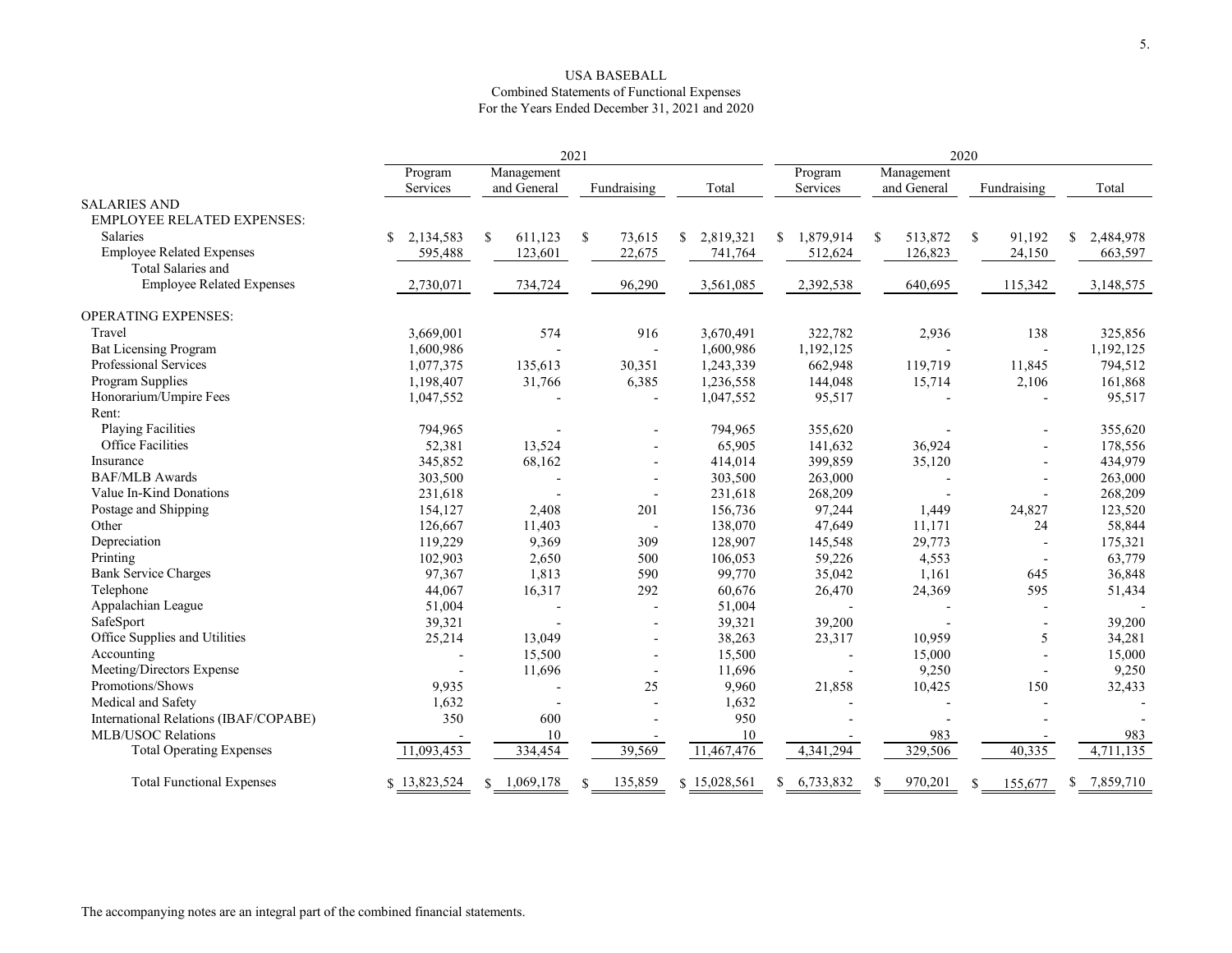# USA BASEBALL Combined Statements of Cash Flows For the Years Ended December 31, 2021 and 2020

|                                                   | 2021            |              |            |
|---------------------------------------------------|-----------------|--------------|------------|
| CASH FLOWS FROM OPERATING ACTIVITIES:             |                 |              |            |
| Changes in Net Assets                             | \$<br>1,447,613 | $\mathbb{S}$ | 609,677    |
| Adjustments to Reconcile Changes in Net Assets to |                 |              |            |
| Net Cash Provided by Operating Activities:        |                 |              |            |
| Depreciation                                      | 128,907         |              | 175,321    |
| Net Realized and Unrealized Gains on Investments  | (142,903)       |              | (329, 846) |
| Changes in Operating Assets and Liabilities:      |                 |              |            |
| <b>Accounts Receivable</b>                        | (2,064,271)     |              | 1,250,185  |
| Inventories                                       | 215,049         |              | (162, 354) |
| Other Current Assets                              | 56,880          |              | (51, 590)  |
| <b>Bat Licensing Program</b>                      | 247,670         |              | (399, 039) |
| Accounts Payable and Accrued Expenses             | 316,859         |              | (409, 359) |
| Deferred Revenue                                  | (46, 814)       |              | 115,820    |
| Net Cash Provided by Operating Activities:        | 158,990         |              | 798,815    |
| CASH FLOWS FROM INVESTING ACTIVITIES:             |                 |              |            |
| Purchases of Property and Equipment               | (76, 891)       |              | (86, 182)  |
| Proceeds from Sale of Investments                 | 1,232,642       |              | 627,875    |
| Purchases of Investments                          | (2,975,970)     |              | (560, 414) |
| Net Cash Used by Investing Activities:            | (1,820,219)     |              | (18, 721)  |
| NET INCREASE (DECREASE) IN                        |                 |              |            |
| CASH AND RESTRICTED CASH                          | (1,661,229)     |              | 780,094    |
| CASH AND RESTRICTED CASH--Beginning of Year       | 3,373,236       |              | 2,593,142  |
| CASH AND RESTRICTED CASH--End of Year             | \$<br>1,712,007 | \$           | 3,373,236  |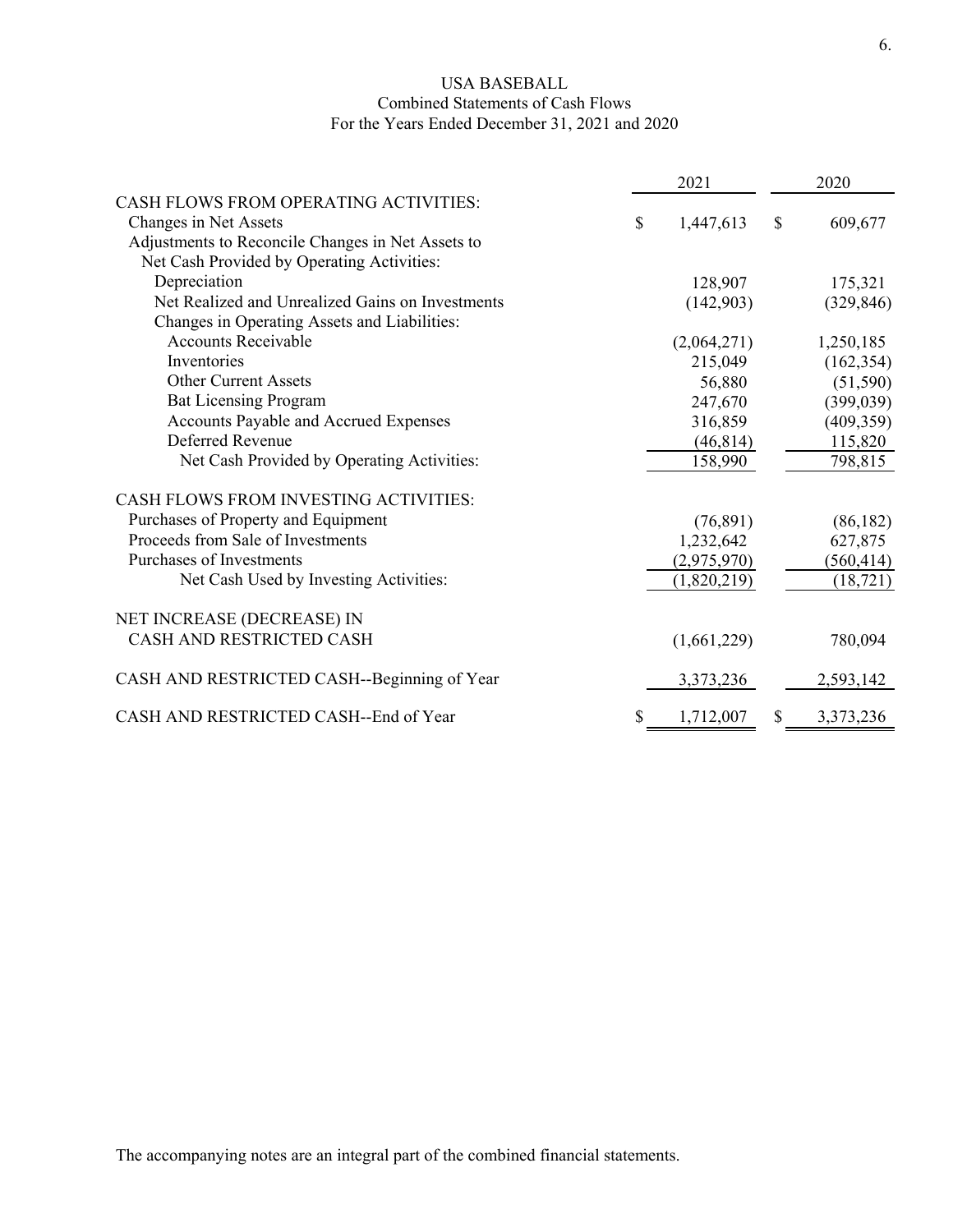### 1. Summary of Significant Accounting Policies

#### A. Nature of Operations:

 The United States Baseball Federation, Inc. (the Federation) was incorporated in the state of Michigan in 1965 and acts as the national governing body for the sport of baseball in compliance with the Amateur Sports Act of 1978 and the Constitution and Bylaws of the United States Olympic & Paralympic Committee. The Federation is supported primarily through sponsorships, donations, ticket and merchandise sales, event registrations, and Major League Baseball. The Baseball America Foundation, Inc. (the Foundation) was established in 1985 in the state of New Jersey for the purpose of managing and administering the funds given by the Los Angeles Olympic Organization Committee to the Federation.

The Federation and the Foundation are collectively referred to herein as USA Baseball (USAB).

### B. Basis of Presentation:

 The combined financial statements have, in all material respects, been prepared on the accrual basis of accounting in accordance with U.S. generally accepted accounting principles (U.S. GAAP). U.S. GAAP also requires not-for-profit organizations to classify resources into two net asset categories according to externally-imposed restrictions. Accordingly, net assets of USAB and changes therein are classified and reported as follows:

Without Donor Restrictions--Net assets that are not subject to externally-imposed restrictions.

With Donor Restrictions--Net assets subject to externally-imposed restrictions that may or will be met either by actions of USAB and/or the passage of time. Also, net assets subject to externally-imposed stipulations that they be maintained permanently by USAB.

 The combined financial statements include the accounts of the Federation and the Foundation. All significant interagency accounts and transactions have been eliminated in combination.

#### C. Accounting Estimates:

 The preparation of combined financial statements in conformity with U.S. GAAP requires management to make estimates and assumptions that affect the reported amounts of assets and liabilities and disclosure of contingent assets and liabilities at the date of the combined financial statements and the reported amounts of revenues and expenses during the reporting period. Actual results could differ from those estimates.

### D. Contributions and Other Revenue:

 Annual contributions and grants are generally available for unrestricted use in the related year unless specifically restricted by the donor. Unconditional promises to give are recorded as revenues or gains in the period received and as assets, decreases of liabilities or expenses depending on the form of the benefits received. Conditional promises to give are recognized only when the conditions on which they depend are substantially met and the promises become unconditional.

 Contributions received are recorded as support with or without donor restrictions depending on the existence or nature of any donor restrictions. If a restriction is fulfilled in the same time period in which the contribution is received, USAB reports the support as without donor restrictions. Contributions are recognized as revenue in the period the commitment is received.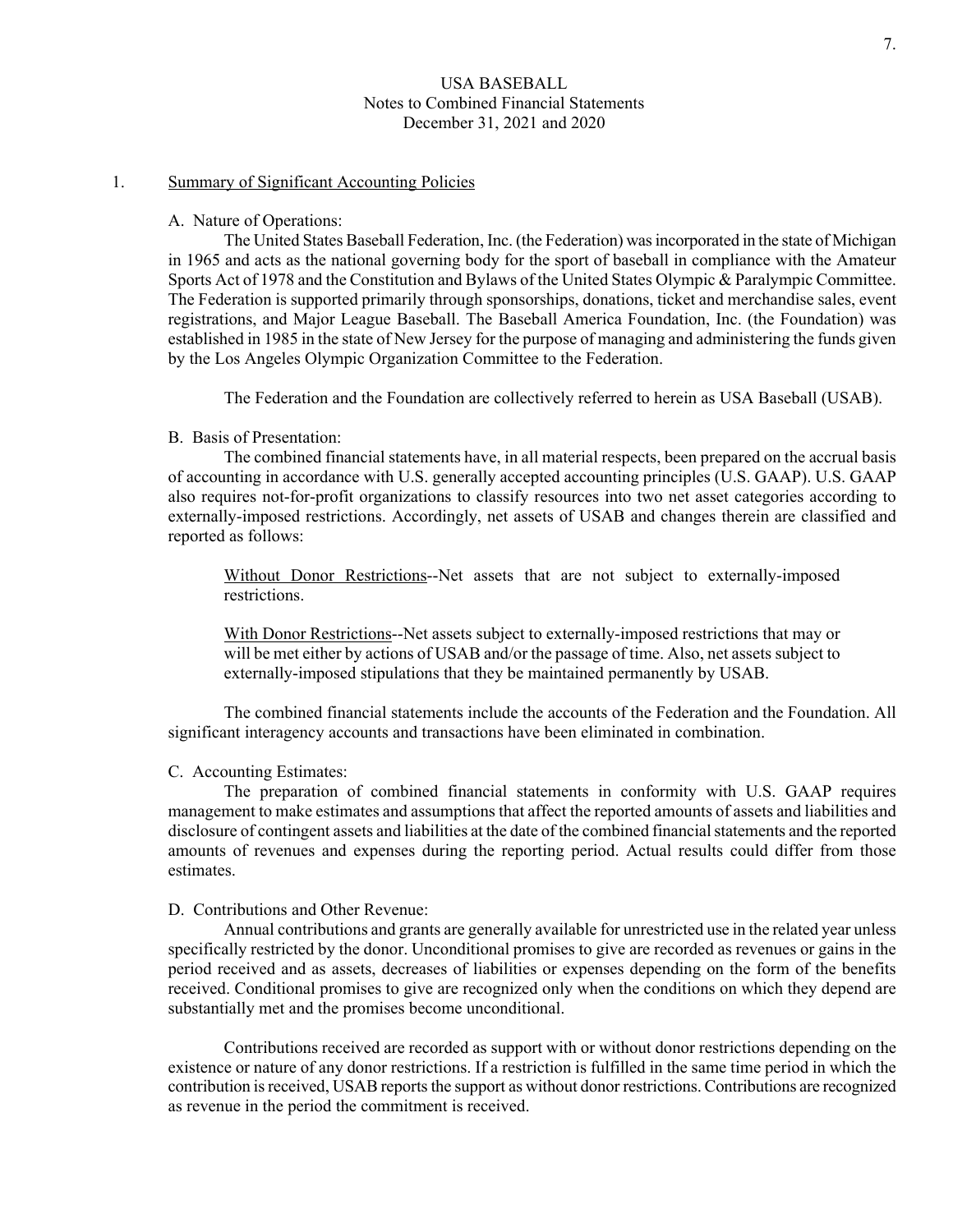### 1. Summary of Significant Accounting Policies (Continued)

 Unconditional promises to give that are expected to be collected within one year are recorded at net realizable value. Unconditional promises to give that are expected to be collected in future years are recorded at the present value of their estimated future cash flows. The discounts on those amounts are computed using risk-free interest rates applicable to the years in which the promises are received. Amortization of the discounts is included in contributions. At December 31, 2021 and 2020, there were no unconditional promises to give.

 Grants and other contributions of cash and other assets are reported as support with donor restrictions if they are received with donor stipulations that limit the use of the donated assets. When a donor restriction expires, that is, when a stipulated time restriction ends or purpose restriction is accomplished, net assets with donor restrictions are reclassified to net assets without donor restrictions and reported in the combined statement of activities and changes in net assets as net assets released from restrictions.

 Gifts of land, building, and equipment are presented as support without donor restrictions unless explicit donor stipulations specify how the donated assets must be used. Gifts of long-lived assets with explicit restrictions that specify how the assets are to be used and gifts of cash or other assets that must be used to acquire long-lived assets are reported as support with donor restrictions. Absent explicit donor stipulations about how long those long-lived assets must be maintained, USAB reports expirations of donor restrictions when the donated or acquired long-lived assets are placed in service.

 Contributions of donated services that create or enhance nonfinancial assets or that require specialized skills are provided by individuals processing those skills and would typically need to be purchased if not provided by donation are recorded at their fair values in the period received.

Revenue from usage fees and other income are recognized as revenue when the service is provided.

#### E. Cash and Cash Equivalents:

 For the purposes of the combined statement of cash flows, USAB considers cash and highly liquid cash investments with an original maturity of three months or less to be cash equivalents. Restricted cash represents funds that have been designated for a specific purpose and time. All restricted cash is held in escrow for the Youth Baseball Bat Licensing Program (see Note 13).

 A reconciliation of cash and restricted cash as shown in the combined statement of cash flows is as follows:

|                        |    | 2021      |   | 2020      |
|------------------------|----|-----------|---|-----------|
| <b>Current Assets:</b> |    |           |   |           |
| Cash                   | \$ | 1,466,831 |   | 3,234,931 |
| <b>Restricted Cash</b> |    | 245,176   |   | 138,305   |
|                        |    | 12,007    | P | 3,373,236 |
|                        |    |           |   |           |

#### F. Investments:

 Investments in marketable securities with readily determinable fair values are reported at their fair values in the combined statement of financial position. Fair value is based on quoted market prices. Net realized gains and losses and changes in net unrealized market gains and losses are determined by comparing cost to proceeds and fair value, respectively. Realized gains and losses on the sale of investments are determined using the specific identification method.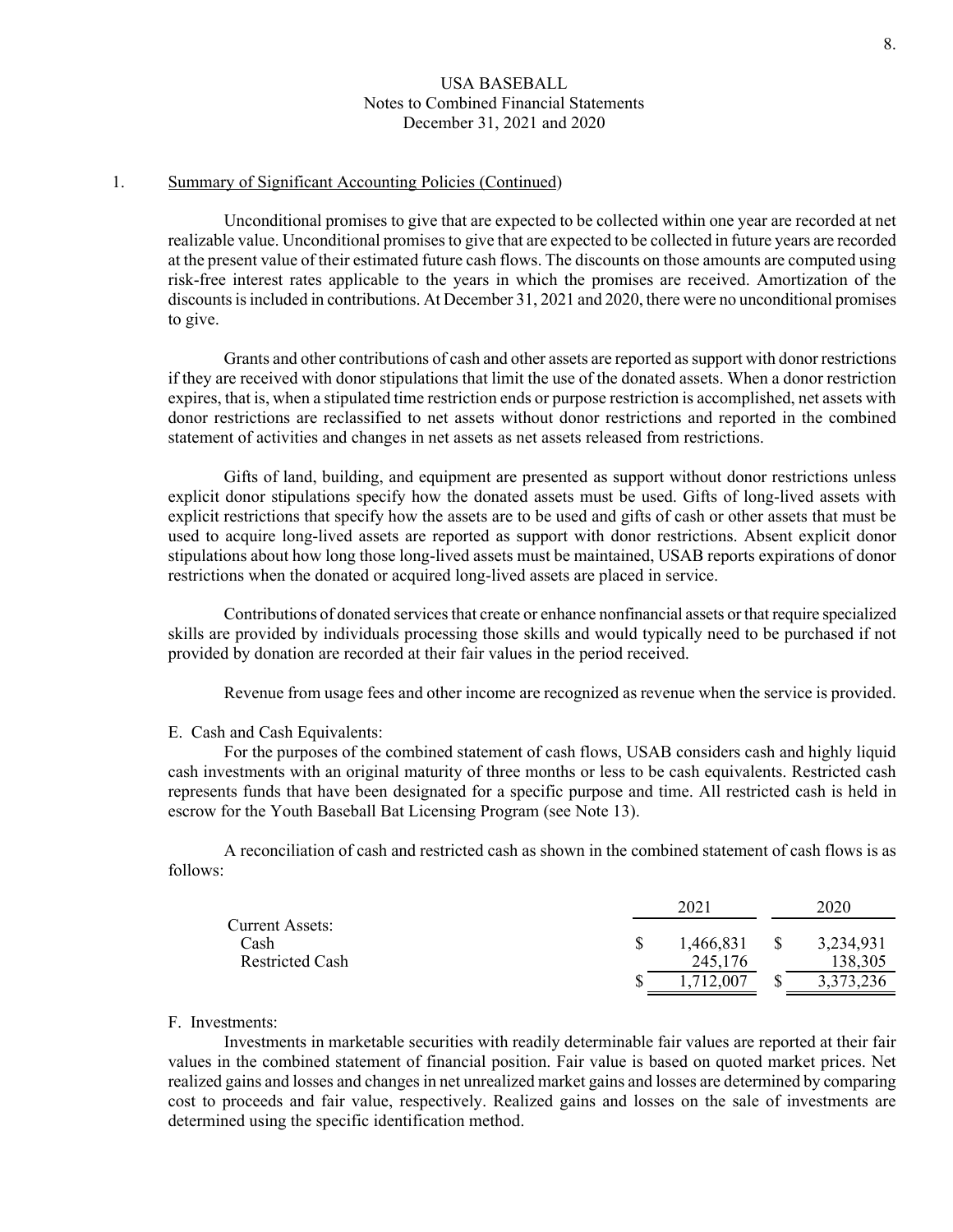### 1. Summary of Significant Accounting Policies (Continued)

#### G. Inventories:

 Inventories are stated at the lower of cost or net realizable value and are accounted for on a first in, first out basis. All donated inventories are recorded at fair market value.

#### H. Accounts Receivable:

 Accounts receivable results primarily from the accrual of sponsorships and licensing revenue. A provision for doubtful accounts has not been established as management considers all accounts receivable at year-end to be collectable.

#### I. Property and Equipment:

 Property and equipment is recorded at cost or estimated fair value at the date of donation. Depreciation is computed on a straight-line basis over the estimated useful lives of the assets, which range from 3 to 10 years. Acquisitions of property and equipment in excess of \$1,000 and with a useful life over one year are capitalized.

#### J. Impairment of Long-Lived Assets:

 USAB reviews the carrying value of long-lived assets for impairment whenever certain triggering events or changes in circumstances indicate that the carrying amounts of any asset may not be recoverable. Recoverability of assets to be held and used is measured by a comparison of the carrying amount of an asset to future net cash flows expected to be generated by the asset. If such assets are considered to be impaired, the impairment to be recognized is measured by the excess of the carrying amount over the fair value of the assets. Based on management's assessment of long-lived assets, there was no impairment for the years ended December 31, 2021 or 2020.

### K. Advertising:

 USAB follows the policy of charging the costs of advertising to expense as incurred. Advertising costs were \$9,960 and \$32,433 for the years ended December 31, 2021 and 2020, respectively, and are recorded as a part of promotions/shows expense.

#### L. Functional Expenses:

The costs of providing the program and supporting services of USAB are included in the combined statement of functional expenses. Directly identifiable expenses are charged to programs and supporting services. Expenses related to more than one function are charged to programs and supporting services on the basis of estimates made by USAB management.

#### M. Income Taxes:

The Federation and the Foundation have been recognized as tax exempt pursuant to Section  $501(c)(3)$ of the Internal Revenue Code. Income from certain activities not directly related to their tax-exempt purpose is subject to taxation as unrelated business income. In addition, USAB qualifies for the charitable contribution deduction under Section  $170(b)(1)(A)$  and has been classified as an organization other than a private foundation under Section 509(a)(2) for the Federation and Section 509(a)(1) for the Foundation.

 It is USAB's policy to evaluate all tax positions to identify those that may be considered uncertain. All identified material tax positions are assessed and measured by a "more-likely-than-not" threshold to determine if the benefit of any certain tax position should be recognized in the period the change occurs. USAB has concluded that as of December 31, 2021 and 2020, there are no uncertain tax positions taken or expected to be taken that would require recognition of a liability or disclosure in the combined financial statements.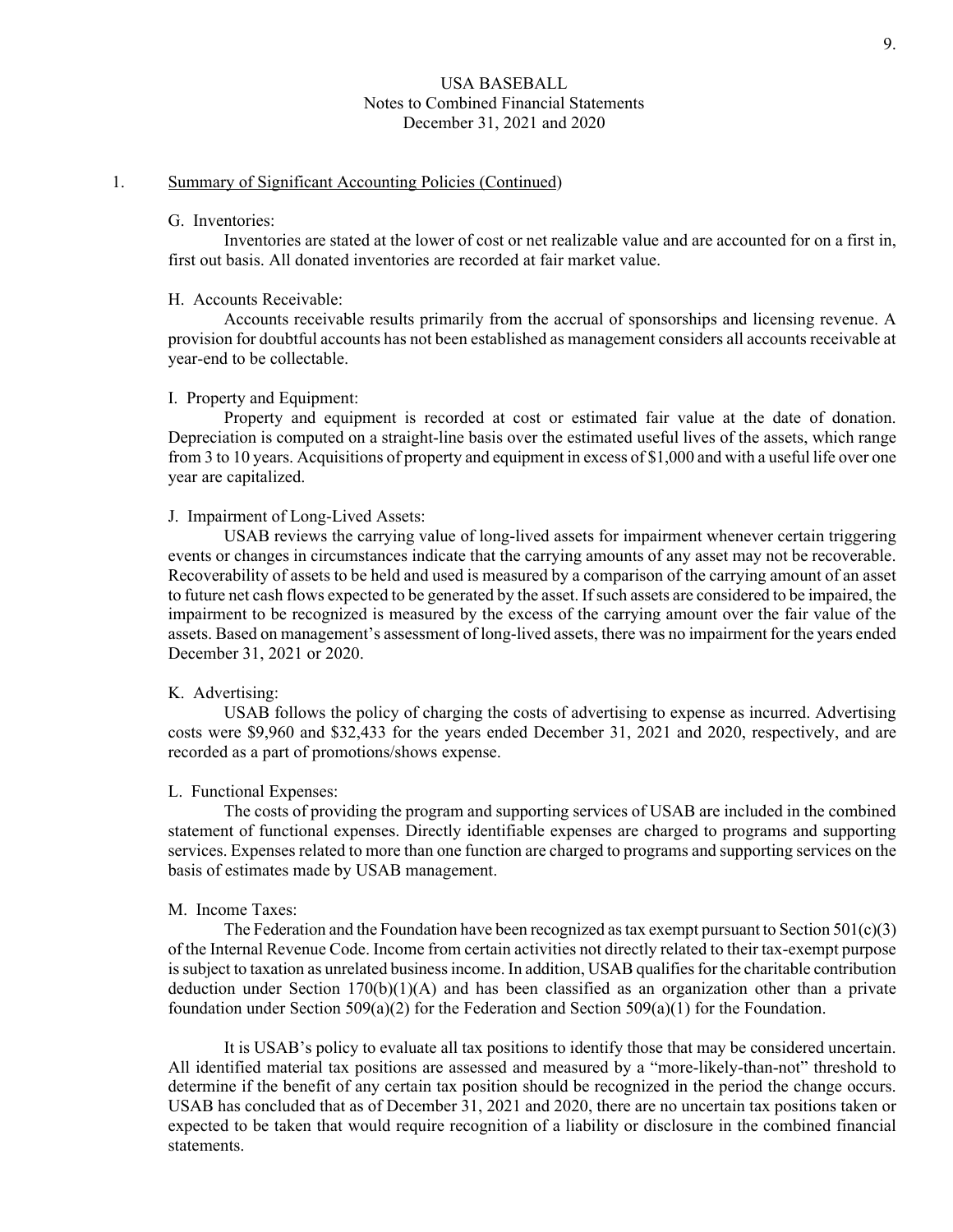### 1. Summary of Significant Accounting Policies (Continued)

 USAB files its Form 990 series tax returns in the U.S. Federal jurisdiction and with the North Carolina Department of Revenue. USAB's tax returns are subject to examination by the Internal Revenue Service for a period of three years after the respective filing deadlines. USAB's state tax returns for the same years are subject to examination by state authorities for similar time periods.

### 2. Revenue Recognition

In May 2014, the Financial Accounting Standards Board issued Accounting Standards Update (ASU) No. 2014-09, *Revenue from Contracts with Customers, Accounting Standards Code Topic 606* (Topic 606). Topic 606 and all subsequently issued clarifying ASUs replaced most existing revenue recognition guidance in GAAP. Topic 606 outlines a single comprehensive model for entities to use in accounting for revenue arising from contracts with customers and supersedes most current revenue recognition guidance, including industry-specific guidance. The core principle in the pronouncement is the recognition of revenue for contracts with customers in an amount that reflects the consideration that an entity expects to be entitled to in exchange for the provisions of goods or services.

USAB derives significant revenues from membership dues, royalties and licensing, sponsorships event registration and room rebates, merchandise sales, ticket sales, and event hosting.

The following is a summary of the principal forms of USAB's services recognized in accordance with Topic 606 and how revenue is recognized for each.

#### Membership Dues

USAB receives membership dues from agencies in exchange for membership benefits. Revenue related to membership dues is recognized in the period the membership benefits are provided.

#### Royalties and Licensing

USAB receives royalties and licensing fees for use of the USAB trademark on various products, such as baseball bats and clothing. USAB has agreements with various manufacturers by which USAB receives a percentage of sales as royalties or licensing fees. Revenue related to royalties and licensing is recognized in the period of the sale that generates royalties is made.

#### Sponsorships

USAB receives sponsorships of events or to be the official sponsor of a product or service to USAB from various companies. Revenue related to sponsorships is recognized either in the period the sponsored event takes place or over the period that the sponsorship covers. Deferred revenue related to event registration was \$100,000 at December 31, 2021 and 2020.

#### Event Registration and Room Rebates

USAB receives event registration fees for events throughout the year. Revenue related to event registration is recognized in the period the event takes place. USAB receives rebates from certain hotels for event participants selecting those hotels to stay at during the event. Revenue related to room rebates is recognized in the period the participant stayed at the hotel. Deferred revenue related to event registration was \$193,500 and \$240,314 at December 31, 2021 and 2020, respectively.

### Merchandise Sales

USAB receives revenue from the sale of merchandise. Revenue related to merchandise sales is recognized in the period of the sale.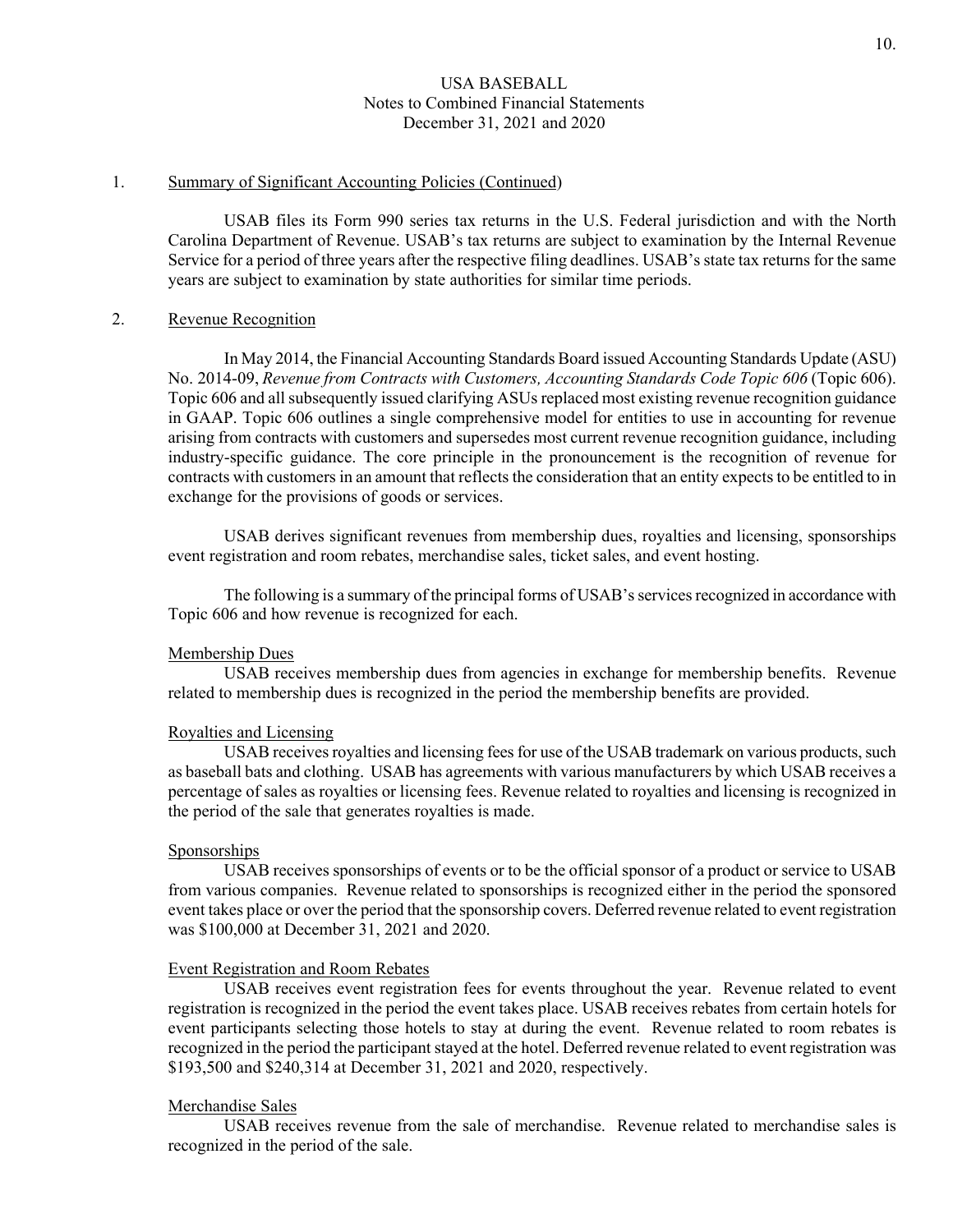### 2. Revenue Recognition (Continued)

#### Ticket Sales

USAB receives revenue from the sale of tickets to attend various USAB events. Revenue related to ticket sales is recognized in the period the event takes place.

#### Event Hosting

USAB receives revenue from the hosting of the MLB Combine and various other joint events with the MLB. MLB reimburses USAB for its cost of hosting these events. Revenue related to event hosting is recognized in the period the event takes place.

#### *Disaggregation of Revenue*

In the following table, revenue recognized through Topic 606 is disaggregated by major services line and timing of revenue recognition.

|                                         |    | 2021       |    | 2020      |
|-----------------------------------------|----|------------|----|-----------|
| Major Services:                         |    |            |    |           |
| Royalties and Licensing                 | \$ | 3,421,674  | \$ | 2,700,924 |
| <b>Event Hosting</b>                    |    | 3,013,164  |    | 260,544   |
| Event Registration and Room Rebates     |    | 1,925,294  |    | 156,610   |
| Merchandise Sales                       |    | 1,755,623  |    | 705,938   |
| <b>Ticket Sales</b>                     |    | 471,526    |    | 53,830    |
| Sponsorships                            |    | 428,895    |    | 343,000   |
| Membership Dues                         |    | 4,613      |    | 6,175     |
|                                         | S  | 11,020,789 | S  | 4,227,021 |
|                                         |    |            |    |           |
| Timing of Revenue Recognition:          |    |            |    |           |
| Services transferred over time          | \$ | 433,508    | \$ | 349,175   |
| Services transferred at a point in time |    | 10,587,281 |    | 3,877,846 |
|                                         | S  | 11,020,789 | \$ | 4,227,021 |
|                                         |    |            |    |           |

USAB assesses certain economic factors and the potential for significant changes in those economic factors and its impact on the nature, amount, timing and uncertainty of revenue and cash flows. Common factors ordinarily impacting USAB would be general economic trends. These factors have been assessed and management feels they have limited impact on the performance of USAB. However, other factors such as the impact of the COVID-19 pandemic have been assessed as well.

### *Contract Balances*

Contract assets are disclosed in the statements of financial position as accounts receivable and represent royalties, sponsorship, and event hosting amounts owed by customers. As the contract payments are fixed per the contract agreement, management does not have any unbilled contract assets. Contract liabilities are disclosed in the statements of financial position as deferred revenue.

#### *Significant Judgments When Applying the Guidance*

USAB assesses judgments and changes in judgments that significantly affect the determination and timing of revenue.

#### 3. Cash Concentrations

At December 31, 2021 and 2020 and at various times throughout the years then ended, USAB maintained cash balances with financial institutions in excess of Federal Deposit Insurance Corporation insured limits. Uninsured funds were \$1,160,770 and \$3,047,602 at December 31, 2021 and 2020, respectively.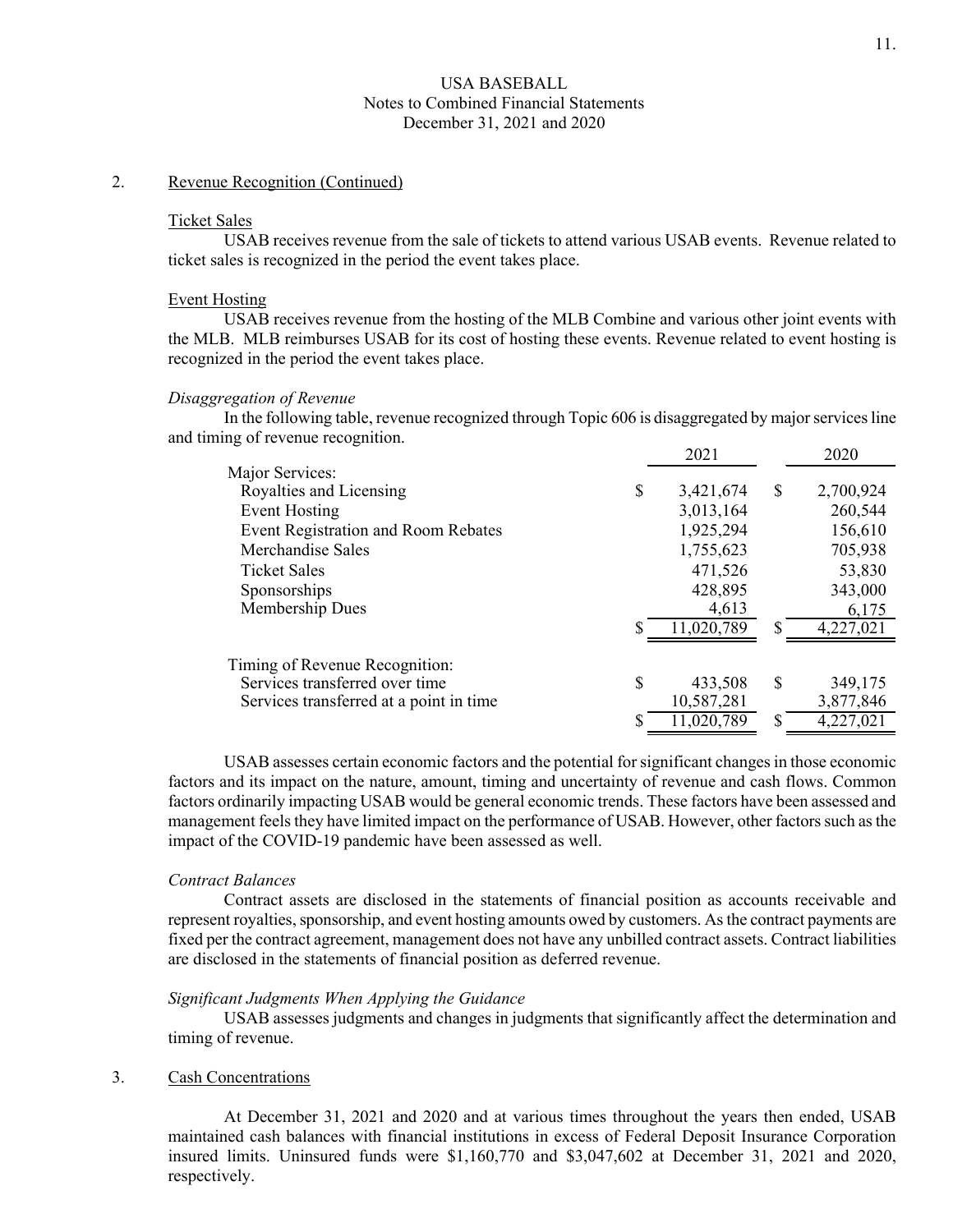### 4. Donated Goods

 Donated goods are valued at fair market value. USAB received \$231,618 and \$268,209 of noncash contributions of goods during the years ended December 31, 2021 and 2020, respectively.

#### 5. Property and Equipment

Property and equipment consist of the following:

|                                 | 2021      | 2020       |
|---------------------------------|-----------|------------|
| Furniture and Equipment         | 1,058,694 | 1.135.964  |
| <b>Accumulated Depreciation</b> | (874,300) | (899, 554) |
| Property and Equipment, net     | 184.394   | 236,410    |

#### 6. Line of Credit

 USAB has available for its use a \$100,000 line of credit collateralized by all inventory, chattel paper, accounts receivable, equipment, and general intangibles. Interest on advances is payable at the London Interbank Offered Rate plus 2.5% and is due and payable monthly. The principal and any accrued unpaid interest are due and payable upon demand. The principal balance of this loan must be reduced to a zero balance for a period of at least 30 consecutive days during the year. At December 31, 2021 and 2020, there was no amount owed under this line of credit.

### 7. Investments

 At December 31, 2021 and 2020, USAB's investments were held at and managed in two brokerage accounts. All investments were measured at fair value and include common stocks, exchangetraded and closed-end funds, corporate bonds, government securities, and mutual funds.

Investments of USAB at December 31, 2021 consisted of the following:

|                                      | Historical<br>Costs |   | Fair<br>Value |
|--------------------------------------|---------------------|---|---------------|
| <b>Equity Securities</b>             | \$<br>543,002       | S | 901,267       |
| <b>Mutual Funds</b>                  | 724,017             |   | 759,668       |
| Exchange Traded and Closed-End Funds | 368,323             |   | 561,694       |
| Fixed Income                         | 1,931,868           |   | 1,916,858     |
|                                      | \$<br>3,567,210     |   | 4,139,487     |

Investments of USAB at December 31, 2020 consisted of the following:

|                                      | Historical |           |   | Fair      |
|--------------------------------------|------------|-----------|---|-----------|
|                                      |            | Costs     |   | Value     |
| <b>Equity Securities</b>             | \$         | 647,800   | S | 1,036,479 |
| <b>Mutual Funds</b>                  |            | 366,291   |   | 383,549   |
| Exchange Traded and Closed-End Funds |            | 252,025   |   | 396,260   |
| Fixed Income                         |            | 421,559   |   | 436,968   |
|                                      | \$         | 1,687,675 |   | 2,253,256 |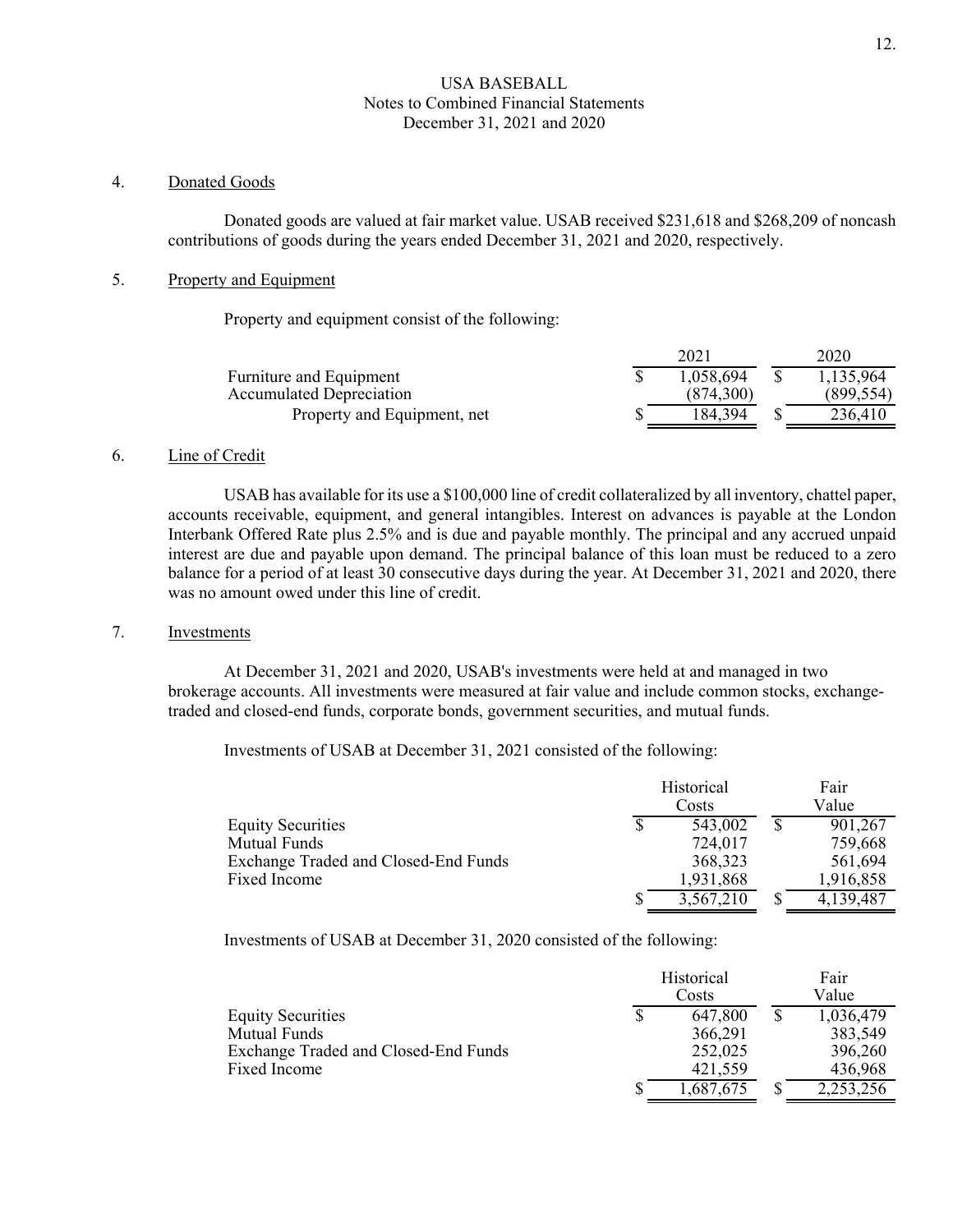### 7. Investments (Continued)

 USAB's investments are exposed to various risks, such as interest rate, credit, and market risks. Interest rate risk is the risk an entity may face should interest rate variances affect fair value of investments. Credit risk is the risk that an issuer or counterparty to an investment will not fulfill its obligations. Market risk is the risk associated with certain investment securities, such that it is at least reasonably possible that changes in the values of investment securities will occur in the near term and that such changes could materially affect the amounts reported in the combined financial statements.

## 8. Fair Value

 USAB follows ASC 820, *Fair Value Measurements and Disclosures*, as amended, with respect to fair value measurements of its financial assets and liabilities. This standard defines fair value as the exit price, or the amount that would be received to sell an asset or paid to transfer a liability in an orderly transaction between market participants as of the measurement date. The standard also establishes a hierarchy for inputs used in measuring fair value that maximizes the use of observable inputs and minimizes the use of unobservable inputs by requiring that the most observable inputs be used when available.

 The hierarchy is broken down into three levels. Level 1 inputs are quoted market prices (unadjusted) in active markets for identical assets or liabilities. Level 2 inputs include quoted prices for similar assets or liabilities in active markets, quoted prices for identical or similar assets or liabilities in markets that are not active, and inputs (other than quoted prices) that are observable for the asset or liability, either directly or indirectly. Level 3 inputs are unobservable inputs for the asset or liability. Categorization within the valuation hierarchy is based upon the lowest level of input that is significant to the fair value measurement.

In accordance with ASC 820, the table below provides information by level for assets that are measured at fair value on a recurring basis at December 31, 2021:

|                                      |   | <b>Quoted Prices</b><br>in Active<br>Markets for<br><b>Identical Assets</b><br>(Level I) |    | Significant<br>Other<br>Observable<br>Inputs<br>(Level II) | Significant<br>Unobservable<br>Inputs<br>(Level III) | Total     |
|--------------------------------------|---|------------------------------------------------------------------------------------------|----|------------------------------------------------------------|------------------------------------------------------|-----------|
| <b>Equity Securities</b>             | S | 901,267                                                                                  | -S | $\sim$                                                     | $\overline{a}$                                       | 901,267   |
| Mutual Funds                         |   | 759,668                                                                                  |    |                                                            |                                                      | 759,668   |
| Exchange Traded and Closed-End Funds |   | 561,694                                                                                  |    |                                                            |                                                      | 561,694   |
| Fixed Income                         |   | 1,916,858                                                                                |    |                                                            |                                                      | 1,916,858 |
|                                      |   | 4,139,487                                                                                |    | ٠                                                          |                                                      | 4,139,487 |

In accordance with ASC 820, the table below provides information by level for assets that are measured at fair value on a recurring basis at December 31, 2020:

|                                      |   | Quoted Prices           |    | Significant    |              |   |           |
|--------------------------------------|---|-------------------------|----|----------------|--------------|---|-----------|
|                                      |   | in Active               |    | Other          | Significant  |   |           |
|                                      |   | Markets for             |    | Observable     | Unobservable |   |           |
|                                      |   | <b>Identical Assets</b> |    | Inputs         | Inputs       |   |           |
|                                      |   | (Level I)               |    | (Level II)     | (Level III)  |   | Total     |
| <b>Equity Securities</b>             | S | 1,036,479               | -S | $\blacksquare$ | $\sim$       | S | 1,036,479 |
| Mutual Funds                         |   | 383,549                 |    |                |              |   | 383,549   |
| Exchange Traded and Closed-End Funds |   | 396,260                 |    | -              |              |   | 396,260   |
| Fixed Income                         |   | 436,968                 |    | -              |              |   | 436,968   |
|                                      |   | 2,253,256               |    | -              |              |   | 2,253,256 |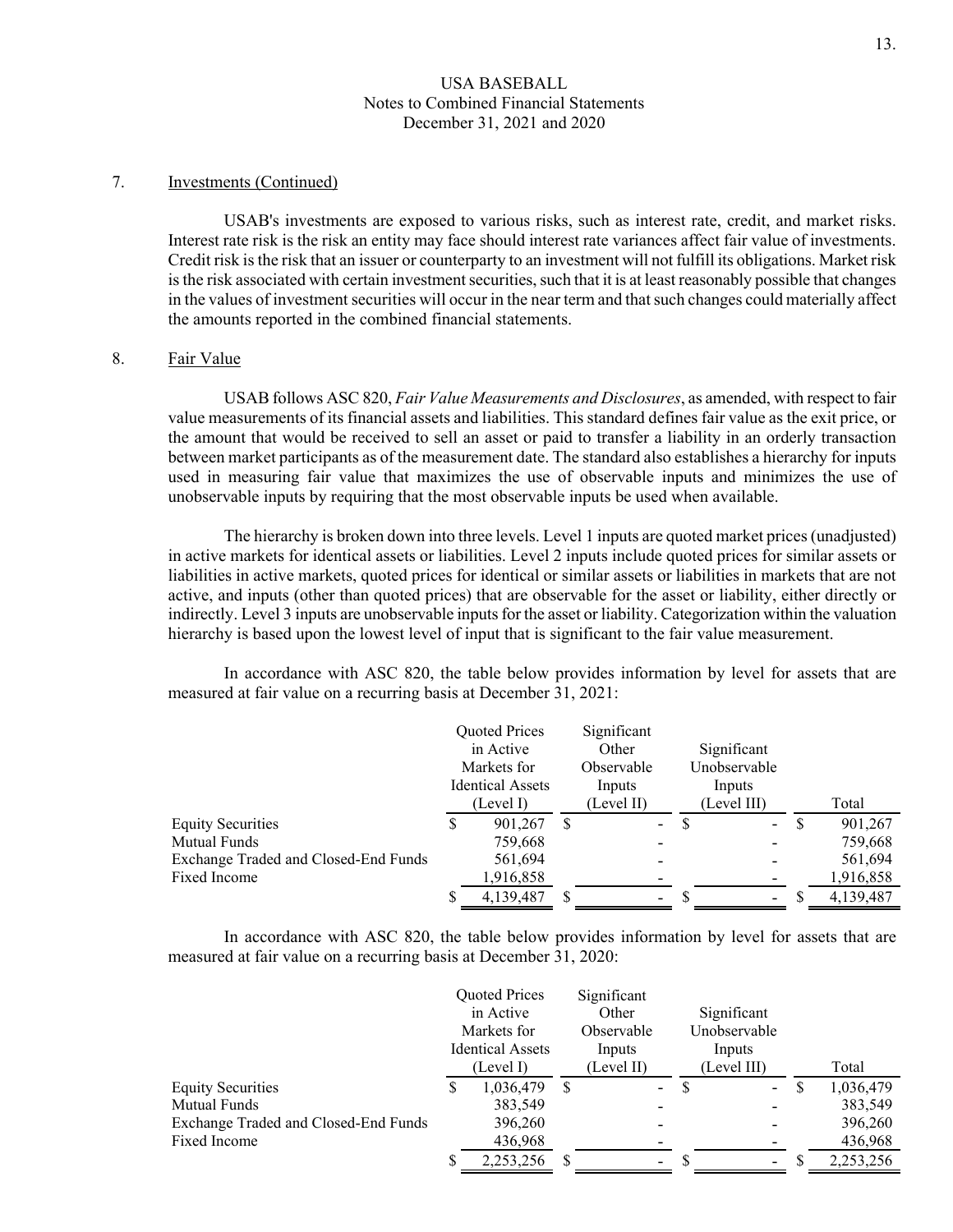# 9. Leases

 USAB leases certain equipment under leases expiring in December 2023. Equipment lease expense was \$3,632 and \$4,783 for the years ended December 31, 2021 and 2020, respectively and is included in printing expense.

During 2017, USAB entered into a lease for the USAB Fulfillment Center warehouse. This agreement was extended in 2019 until December 2021. A new lease three year lease was signed with the term starting in January 2022. Lease expense was \$49,012 and \$47,586 for the years ended December 31, 2021 and 2020, respectively.

During 2015, USAB signed a lease for office facilities. This agreement was extended in 2019 until December 2021. In 2021, USAB signed an agreement to cancel the lease as of March 31, 2021. Lease expense was \$65,905 and \$178,556 for the years ended December 31, 2021 and 2020.

Future lease expense for USAB is projected to be as follows:

| <b>Years Ending</b> |         |
|---------------------|---------|
| December 31         |         |
|                     | 54,137  |
| 2023                | 55,716  |
| 2024                | 55,921  |
|                     | 165,774 |

### 10. USAB National Training Complex Agreement/Lease

On October 9, 2008, USAB entered into a 10-year license agreement with the town of Cary, North Carolina to use the baseball complex at Thomas Brook Park in Cary, North Carolina. USAB will annually, over the term of this license agreement, pay a base license fee of \$20,000 per year. USAB will also pay an additional license fee, a portion of all sponsorship and signage revenue, and a portion of retail merchandise sales. The Town of Cary is guaranteed a minimum payment of sponsorship and signage revenue of \$125,000 for the first year, \$150,000 for years two through five, and \$150,000 with a consumer price index adjustment for years six through ten. Under this license agreement, USAB incurred fees of \$266,579 for the years ended December 31, 2021 and 2020, which are included in rent-playing facilities in the combined statement of functional expenses. Additional rent payments, for the years ended December 31, 2021 and 2020, respectively, of \$23,040 and \$0 were made outside of the license agreement for individual events and are also included in rent‒playing facilities in the combined statement of functional expenses. The contract expired during 2017. USAB is currently negotiating a new contract with the town of Cary, North Carolina. Until a new contract is executed, both parties have agreed to continue operating under the basic terms of the expired agreement.

11. Retirement Plan

USAB maintains a 401(k) plan in which eligible employees are able to enter the deferral portion of the plan immediately upon electing to participate. Employees who have attained the age of 21 are eligible to participate. Under the plan, USAB will make matching contributions equal to 100% of the employee's elective deferral contributions, up to 3% of the employee's compensation, and 50% of the elective deferral contributions over 3% of the employee's compensation, but not to exceed 5% of compensation. USAB made matching contributions of \$99,536 and \$90,083 for the years ended December 31, 2021 and 2020, respectively.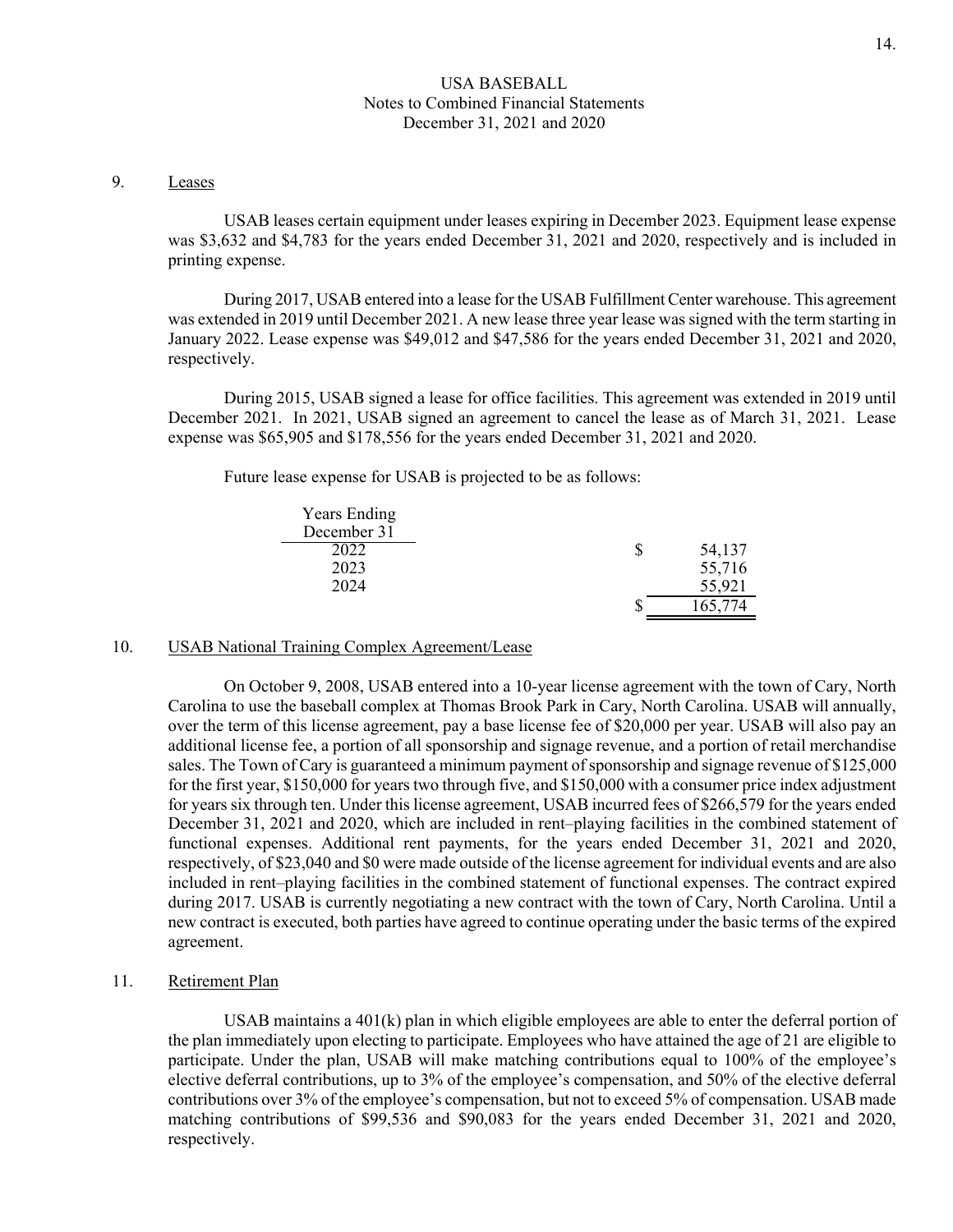### 12. Major League Baseball Agreement

USAB granted exclusively to Major League Baseball Properties, Inc. and MLB Advanced Media, LLC, the rights to use, license and sublicense, on a worldwide, nonroyalty bearing basis all commercial and editorial rights and interest and other rights to generate revenue annually for the term beginning January 2016 and concluding December 2021. USAB is currently in negotiations for a new multi-year contract with expectation that a new agreement will be signed during 2022. USAB will receive annual funding for its operations from the Office of the Commissioner of Baseball under the new agreement similar to the recently expired contract. There is also revenue sharing between the entities in this agreement.

#### 13. Youth Baseball Bat Licensing Program

During 2017, USAB entered into USA Baseball Youth Bat Performance Standard Trademark License Agreements with 12 bat manufacturers in which the licensees pay USAB a licensing royalty of 5% of net sales of approved bats bearing the trademark, paid on a quarterly basis. This agreement runs through December 31, 2022.

Also during 2017, USAB entered into Youth Bat Licensing Royalty Agreements with five youth baseball organizations in which USAB distributes 2.75% of the 5% royalties received from the bat manufacturer's agreements. Distributions are made on a quarterly basis. The monies are kept in a separate bank account from USAB's general funds and are included in restricted cash on the combined statement of financial position. Payables to youth baseball organizations of \$642,383 and \$394,713 are included in bat licensing program on the combined statement of financial position at December 31, 2021 and 2020, respectively.

USAB retains 2.25% of the 5% of royalties received from the bat manufacturer's agreements. During 2021 and 2020, USAB earned bat licensing program income of \$2,901,674 and \$2,158,413, respectively.

### 14. Net Assets Without Donor Restrictions

Net assets without donor restrictions at December 31, 2021 and 2020 are as follows:

|                                  | 2021      | 2020      |
|----------------------------------|-----------|-----------|
| Undesignated                     | 7,659,803 | 6,345,132 |
| Board Designated - USAB Develops | 132,487   | 132.487   |
|                                  | 7,792,290 | 6,477,619 |

#### 15. Net Assets With Donor Restrictions

Net assets with donor restrictions at December 31, 2021 and 2020 are available for the following purposes:

|                                      |   |         | 2020    |
|--------------------------------------|---|---------|---------|
| <b>USAB</b> Develops                 |   | 71,329  | 105,044 |
| <b>Prospect Development Pipeline</b> |   | 199,072 |         |
| <b>USOC</b> Pro Team                 |   | -       | 32.415  |
|                                      | J | 270,401 | 1.459   |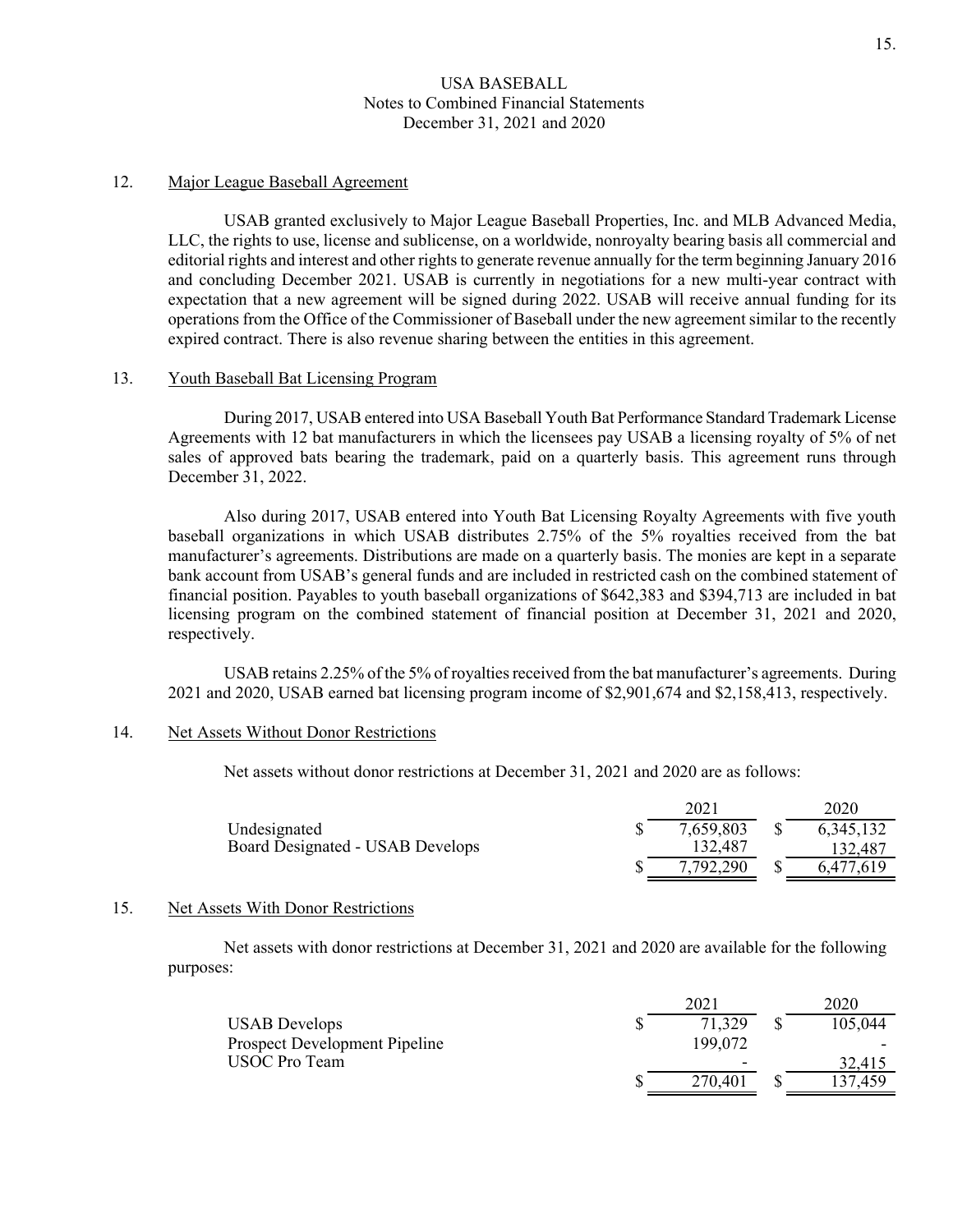### 16. Net Assets Released from Restrictions

Net assets were released from donor restrictions by incurring expenses satisfying the restricted purpose or by occurrence of passage of time or other events specified by donors. The net assets released from restrictions for the years ended December 31, 2021 and 2020 were as follows:

|                                      |   | 2021      | 2020            |
|--------------------------------------|---|-----------|-----------------|
| <b>USAB</b> Develops                 | S | 1,699,538 | \$<br>1,468,036 |
| <b>Prospect Development Pipeline</b> |   | 1,074,405 | 222,855         |
| <b>USOC</b> Pro Team                 |   | 40,415    |                 |
| <b>Paycheck Protection Program</b>   |   | 614,870   | 650,200         |
| <b>Employee Retention Tax Credit</b> |   | 163,464   |                 |
|                                      |   | 3,592,692 | 2,341,091       |

#### 17. Board Designated Endowment Fund

 The Foundation's invested funds provide long-term support to the Federation. As required by U.S. GAAP, net assets associated with endowment funds are classified and reported based on the existence or absence of donor-imposed restrictions. A board-designated endowment fund is generally created when a governing board designates or earmarks a portion of its net assets without donor restrictions to be invested for a long, and possibly unspecified, period of time.

 The State of North Carolina enacted the North Carolina Uniform Prudent Management of Institutional Funds Act (UPMIFA) effective March 2009, the provisions of which apply to endowment funds existing on or established after that date. Absent donor stipulations to the contrary, the provisions of this state law do not impose either a permanent or temporary restriction on the income or capital appreciation derived from the original gifts.

 Changes in board-designated endowment assets of the years ended December 31, 2021 and 2020 are as follows:

|                                     | 2021            |   | 2020      |
|-------------------------------------|-----------------|---|-----------|
| Endowment Net Assets at January 1   | \$<br>2,417,596 | S | 2,141,843 |
| Investment Return:                  |                 |   |           |
| Investment Income, net              | 2,418           |   | 5,907     |
| Net Appreciation (Depreciation):    |                 |   |           |
| Realized and Unrealized             | 186,444         |   | 329,846   |
| <b>Total Investment Return</b>      | 188,862         |   | 335,753   |
| Reclassifications                   |                 |   |           |
| Contributions                       |                 |   |           |
| Other Expense                       |                 |   |           |
| Amount Appropriated for Expenditure | (100,000)       |   | (60,000)  |
| Endowment Net Assets at December 31 | \$<br>2,506,458 | S | 2,417,596 |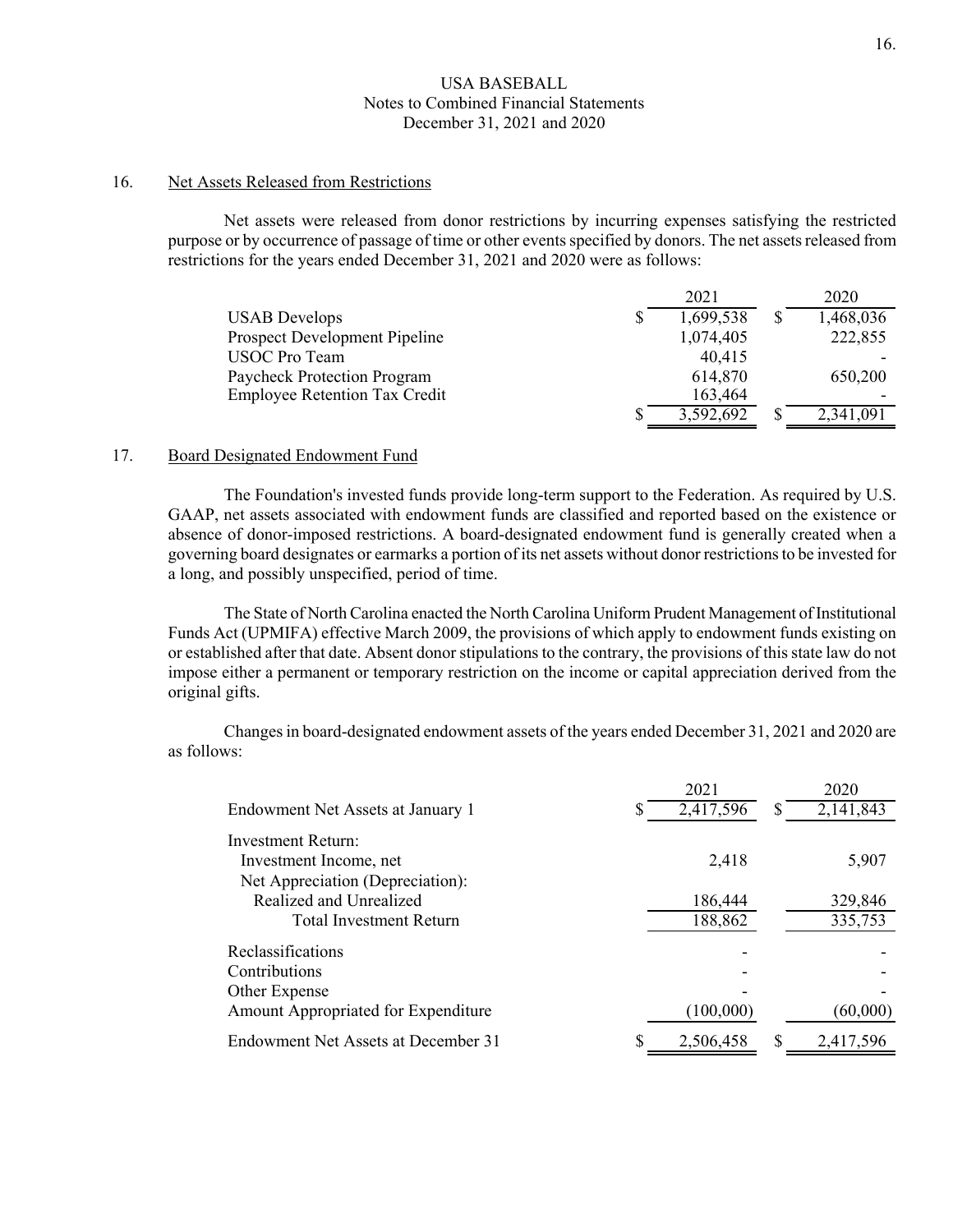### 17. Board Designated Endowment Fund (Continued)

#### *Investment Return Objectives and Strategies*

The Foundation's investment policies include investment objectives relative to its long-term investments. The overall objective is to maximize the return on invested assets while minimizing risk and expenses. To achieve this overall objective, the Foundation has employed investment strategies of diversification, credit quality and asset-allocation ranges. In addition, investments within the portfolio should be readily marketable. The invested composition at any given time is dependent upon a number of factors, including the amount available for investment and current market conditions.

#### *Spending Policy and How the Investment Objectives Relate to Spending Policy*

The Foundation has a policy of distributing amounts over an established corpus amount of \$1,050,000, with approval by the Board of Directors. In establishing this policy, the Foundation considered the long-term expected return on its investments. Accordingly, the Foundation expects the current spending policy to sustain its endowment and investment return objectives.

# 18. Liquidity and Availability

 USAB manages its liquid assets by investing holdings in interest-bearing deposits, bonds, mutual funds, and similar investments to ensure that there are adequate resources to cover operating and capital needs. Departmental budgets are prepared through extensive meetings and those budgets are converted to cash flow budgets in order to anticipate cash needs.

The following reflects USAB's financial assets (cash and cash equivalents and investments) as of December 31, 2021 and 2020 expected to be available within one year to meet the cash needs for general expenditures:

|                                                           | 2021            |   | 2020      |
|-----------------------------------------------------------|-----------------|---|-----------|
| Financial assets available within one year:               |                 |   |           |
| Cash                                                      | \$<br>1,712,007 | S | 3,373,236 |
| <b>Accounts Receivable</b>                                | 2,624,250       |   | 559,979   |
| Investments                                               | 4,139,487       |   | 2,253,256 |
| Financial assets, at year end                             | 8,475,744       |   | 6,186,471 |
| Less those unavailable for general expenditures           |                 |   |           |
| within one year, due to:                                  |                 |   |           |
| Contractual or donor-imposed restrictions:                |                 |   |           |
| Contractual restrictions                                  | 245,176         |   | 138,305   |
| Restricted by donor with purpose restrictions             | 270,401         |   | 137,459   |
| <b>Board Designated</b>                                   | 132,487         |   | 132,487   |
| Financial assets available to meet cash needs for general |                 |   |           |
| expenditures within one year                              | 7,827,680       | S | 5,778,220 |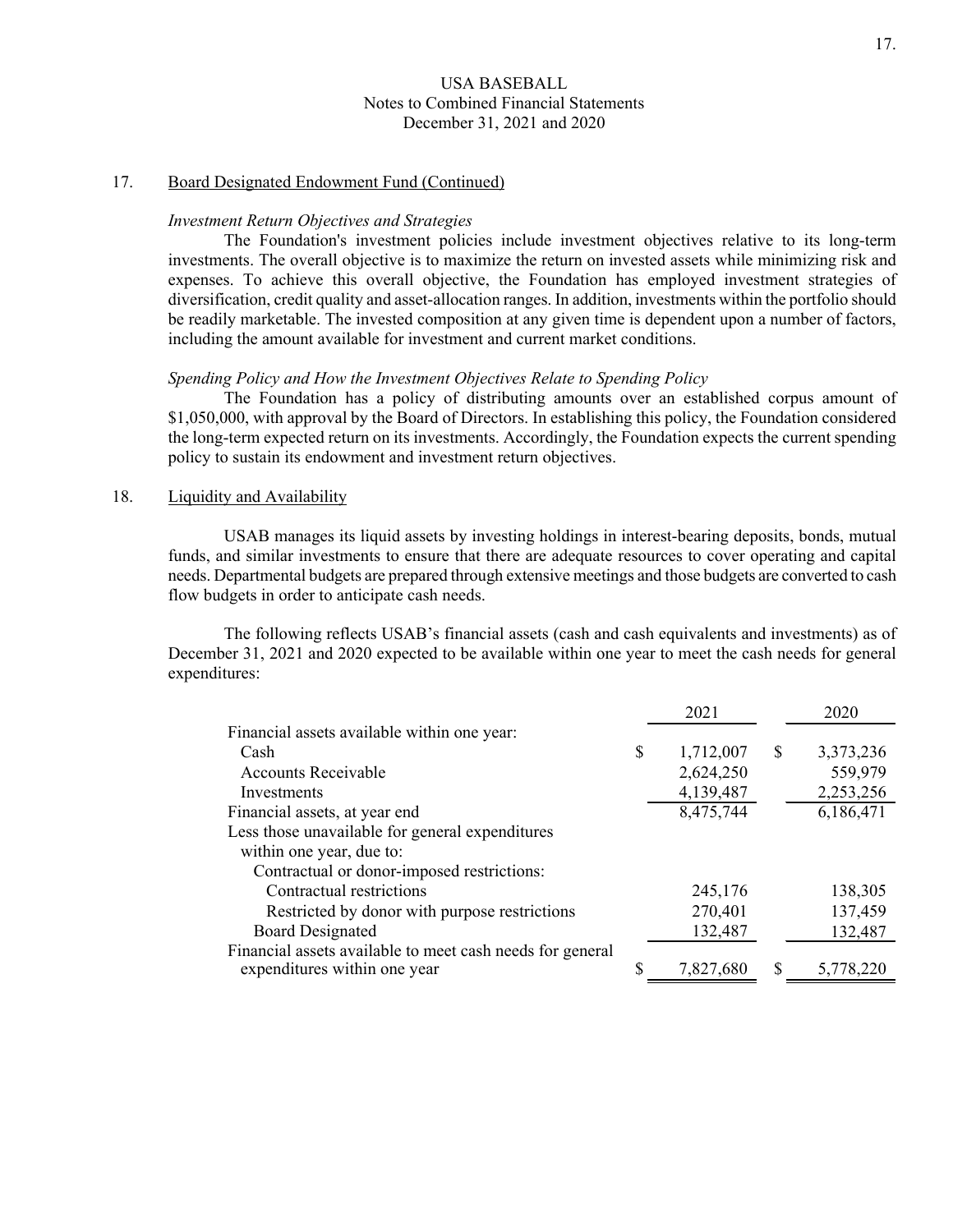### 19. Appalachian League

 In 2021, USAB received \$5,128,110 in funding designated for the Appalachian League, Inc., another non-profit. The funding received was based on the budgeted support necessary for the Appalachian League's first year of operations. USAB helped to administer these operations and spend these funds at the direction of the Appalachian League. All funding was spent during the year ended December 31, 2021, therefore no liability was recorded.

## 20. COVID-19 and Funding under the Paycheck Protection Program

As a result of COVID-19 coronavirus, economic uncertainties have arisen which may negatively impact event revenue, ticket sales, and bat licensing program royalties.

On April 17, 2020, USAB entered into a loan with PNC Bank in an aggregate principal amount of \$650,200 (Loan), pursuant to the Paycheck Protection Program (PPP) under the CARES Act. USAB received full forgiveness on August 18, 2021. Loan forgiveness revenue of \$650,200 was recognized as SBA Paycheck Protection Program income as of December 31, 2020.

 On February 9, 2021, USAB entered into a loan with PNC Bank in an aggregate principal amount of \$614,870 for a Second Draw PPP loan pursuant to the COVID-Related Tax Relief Act of 2020. USAB received full forgiveness on April 7, 2022. Loan forgiveness revenue of \$614,870 was recognized as SBA Paycheck Protection Program income as of December 31, 2021.

### 21. Reclassifications

 Certain reclassifications have been made to the prior year's financial statements to conform to the presentation of the current year financial statements. The reclassifications have no effect on the change in net assets for the prior year.

# 22. Subsequent Events

 USAB evaluated the events and transactions subsequent to its December 31, 2021 combined statement of financial position date and determined there were no significant events to report through May 11, 2022, which is the date USAB issued its combined financial statements.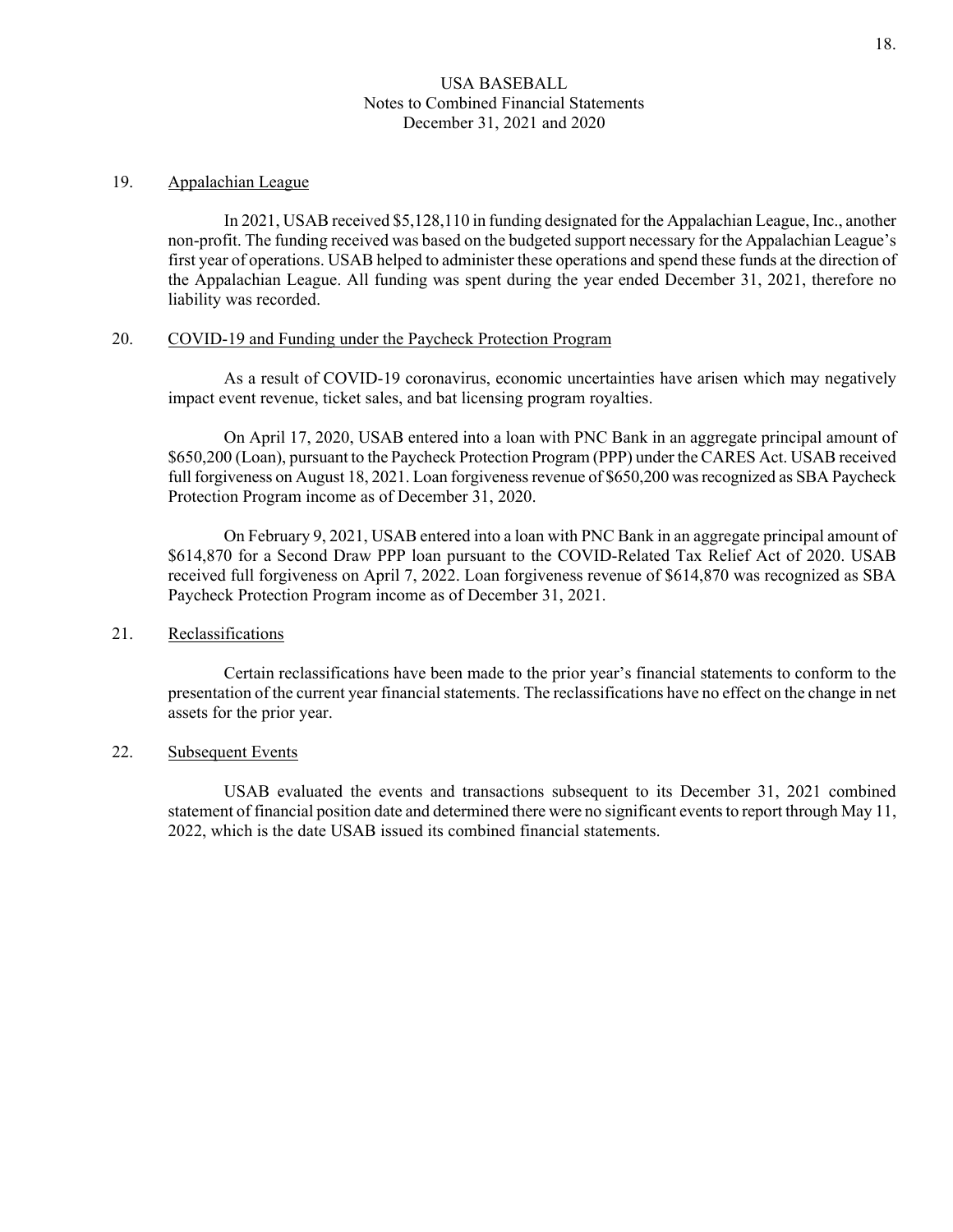

Board of Directors USA Baseball Durham, North Carolina

### INDEPENDENT AUDITOR'S REPORT ON SUPPLEMENTARY INFORMATION

We have audited the combined financial statements of USA Baseball as of and for the years ended December 31, 2021 and 2020, and have issued our report thereon dated May 11, 2022, which contained an unmodified opinion on those combined financial statements. Our audits were performed for the purpose of forming an opinion on the combined financial statements as a whole.

The supplementary information is presented for the purposes of additional analysis and is not a required part of the combined financial statements. Such information is the responsibility of management and was derived from and relates directly to the underlying accounting and other records used to prepare the combined financial statements. The information has been subjected to the auditing procedures applied in the audit of the combined financial statements and certain additional procedures, including comparing and reconciling such information directly to the underlying accounting and other records used to prepare the combined financial statements or to the combined financial statements themselves, and other additional procedures in accordance with auditing standards generally accepted in the United States of America. In our opinion, the information is fairly stated in all material respects in relation to the combined financial statements as a whole.

Koonce, Wooten & Haywood, L.L.P.

Raleigh, North Carolina May 11, 2022

> Raleigh 4060 Barrett Drive Post Office Box 17806 Raleigh, North Carolina 27619

919 782 9265 919 783 8937 FAX

**Durham** 3500 Westgate Drive Suite 203 Durham, North Carolina 27707

919 354 2584 919 489 8183 FAX **Pittsboro** 

579 West Street Post Office Box 1399 Pittsboro, North Carolina 27312

919 542 6000 919 542 5764 FAX **Smithfield** 

212 East Church Street Post Office Box 2348 Smithfield, North Carolina 27577

919 934 1121 919 934 1217 FAX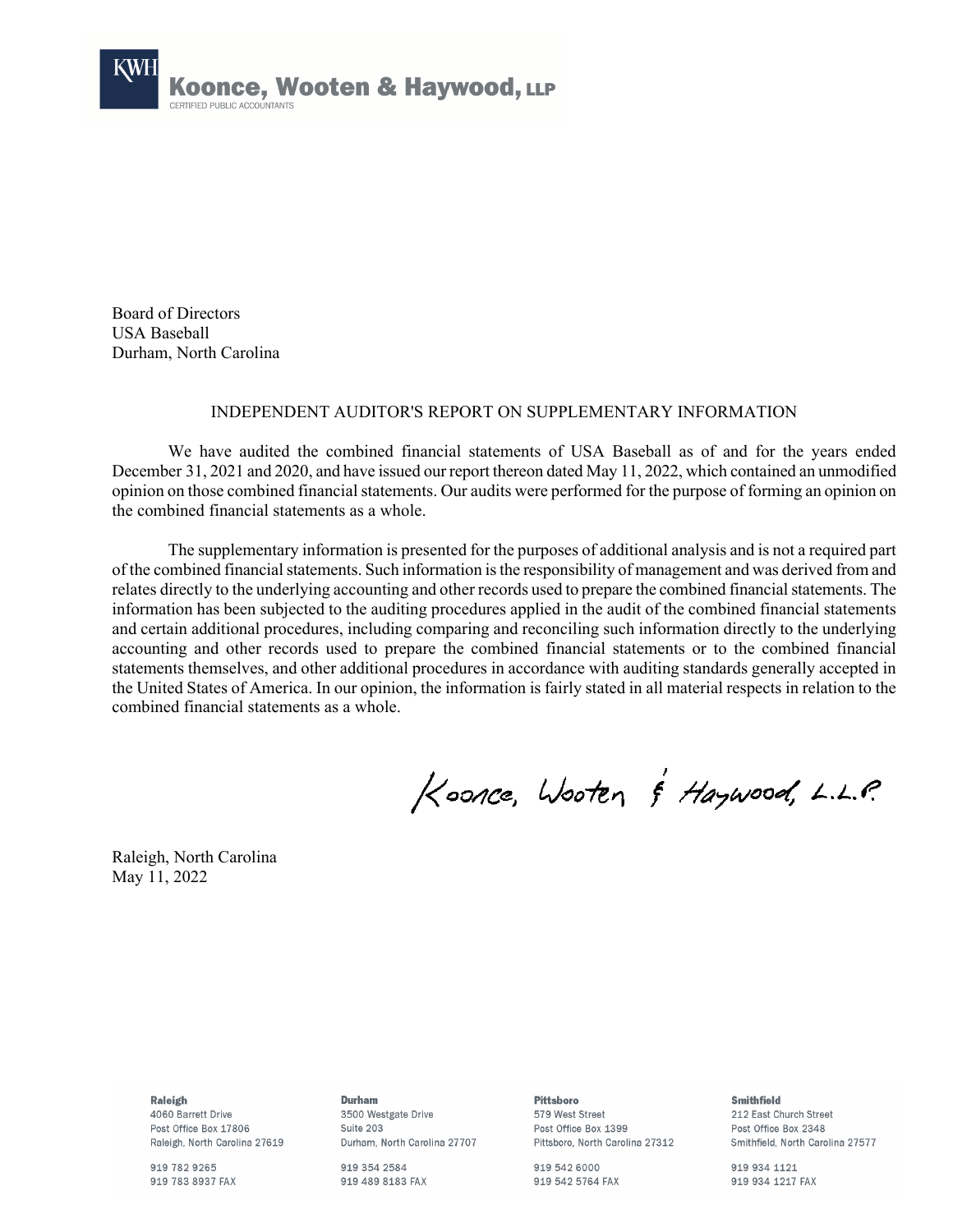# USA BASEBALL Combining Statement of Financial Position December 31, 2021

# ASSETS

|                             | <b>United States</b><br><b>Baseball</b><br>Federation,<br>Inc. |               | <b>Baseball</b><br>America<br>Foundation,<br>Inc. |    | Eliminations             |    | Total     |
|-----------------------------|----------------------------------------------------------------|---------------|---------------------------------------------------|----|--------------------------|----|-----------|
| <b>CURRENT ASSETS:</b>      |                                                                |               |                                                   |    |                          |    |           |
| Cash                        | \$<br>1,282,201                                                | <sup>\$</sup> | 184,630                                           | \$ | $\overline{\phantom{0}}$ | S  | 1,466,831 |
| <b>Restricted Cash</b>      | 245,176                                                        |               |                                                   |    |                          |    | 245,176   |
| <b>Account Receivable</b>   | 2,624,250                                                      |               |                                                   |    |                          |    | 2,624,250 |
| Inventories                 | 582,275                                                        |               |                                                   |    |                          |    | 582,275   |
| Investments                 | 1,820,185                                                      |               | 2,319,302                                         |    |                          |    | 4,139,487 |
| <b>Other Current Assets</b> | 260,129                                                        |               | 2,526                                             |    |                          |    | 262,655   |
| <b>Total Current Assets</b> | 6,814,216                                                      |               | 2,506,458                                         |    |                          |    | 9,320,674 |
| PROPERTY AND EQUIPMENT, net | 184,394                                                        |               |                                                   |    |                          |    | 184,394   |
| <b>Total Assets</b>         | 6,998,610                                                      | \$            | 2,506,458                                         | S. |                          | \$ | 9,505,068 |

### LIABILITIES AND NET ASSETS

| <b>CURRENT LIABILITIES:</b>             |           |    |           |                               |    |           |
|-----------------------------------------|-----------|----|-----------|-------------------------------|----|-----------|
| <b>Bat Licensing Program</b>            | 642,383   | \$ | ÷.        | S<br>$\overline{\phantom{0}}$ | \$ | 642,383   |
| Accounts Payable and Accrued Expenses   | 506,494   |    |           |                               |    | 506,494   |
| Deferred Revenue                        | 293,500   |    |           |                               |    | 293,500   |
| <b>Total Current Liabilities</b>        | 1,442,377 |    |           |                               |    | 1,442,377 |
| <b>NET ASSETS</b>                       |           |    |           |                               |    |           |
| <b>Without Donor Restrictions</b>       | 5,285,832 |    | 2,506,458 |                               |    | 7,792,290 |
| <b>With Donor Restrictions</b>          | 270,401   |    |           |                               |    | 270,401   |
| <b>Total Net Assets</b>                 | 5,556,233 |    | 2,506,458 |                               |    | 8,062,691 |
| <b>Total Liabilities and Net Assets</b> | 6,998,610 | S  | 2,506,458 | S<br>۰.                       | S  | 9,505,068 |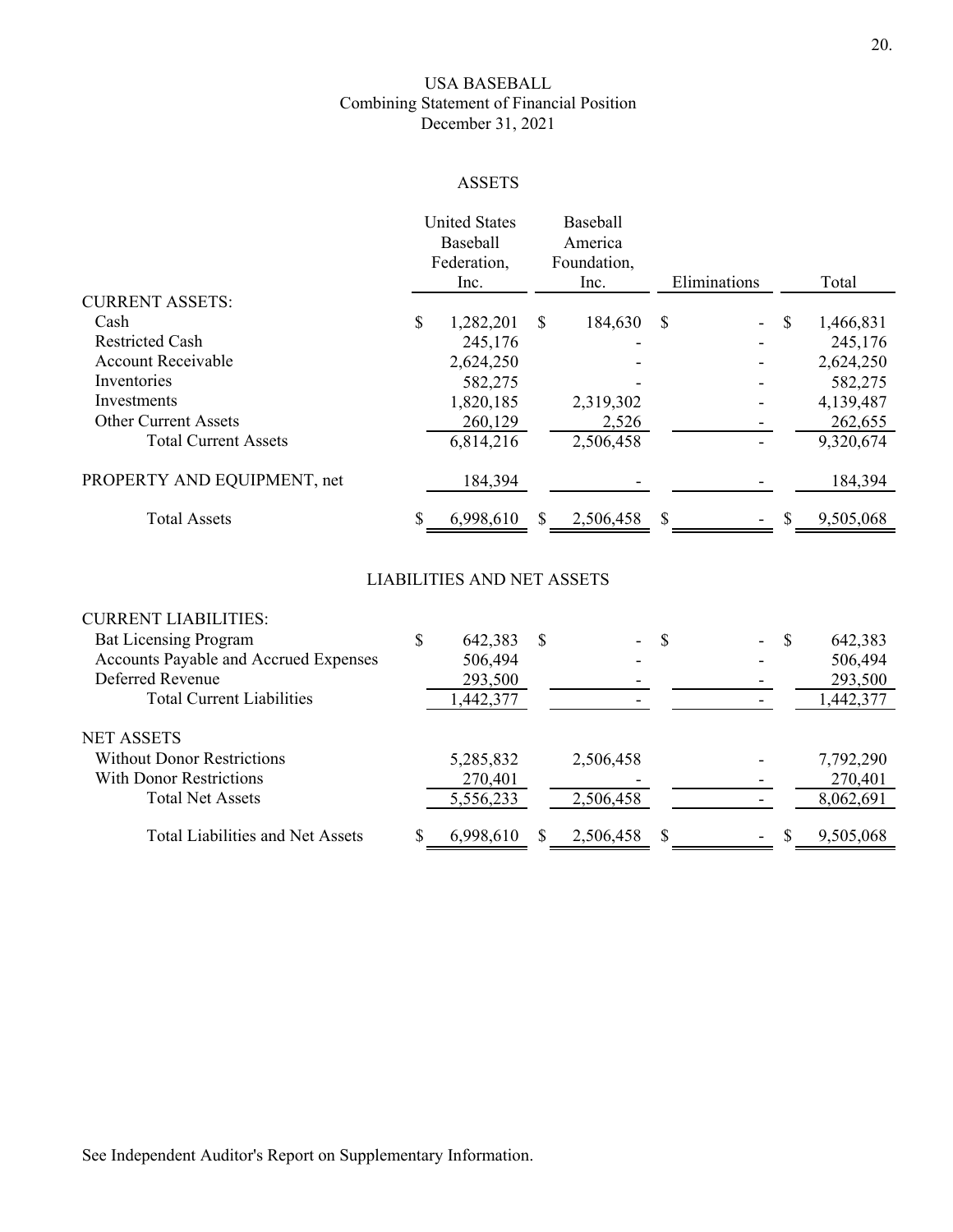# USA BASEBALL Combining Statement of Financial Position December 31, 2020

# ASSETS

|                             | <b>United States</b><br>Baseball<br>Federation,<br>Inc. |             |               | <b>Baseball</b><br>America<br>Foundation,<br>Inc. |               | Eliminations             |    | Total     |
|-----------------------------|---------------------------------------------------------|-------------|---------------|---------------------------------------------------|---------------|--------------------------|----|-----------|
| <b>CURRENT ASSETS:</b>      |                                                         |             |               |                                                   |               |                          |    |           |
| Cash                        | \$                                                      | 3,072,909   | <sup>\$</sup> | 162,022                                           | S             | $\overline{\phantom{0}}$ | S  | 3,234,931 |
| <b>Restricted Cash</b>      |                                                         | 138,305     |               |                                                   |               |                          |    | 138,305   |
| <b>Account Receivable</b>   |                                                         | 559,979     |               |                                                   |               |                          |    | 559,979   |
| Inventories                 |                                                         | 797,324     |               |                                                   |               |                          |    | 797,324   |
| Investments                 |                                                         |             |               | 2,253,256                                         |               |                          |    | 2,253,256 |
| <b>Other Current Assets</b> |                                                         | 317,217     |               | 2,318                                             |               |                          |    | 319,535   |
| <b>Total Current Assets</b> |                                                         | 4,885,734   |               | 2,417,596                                         |               |                          |    | 7,303,330 |
| PROPERTY AND EQUIPMENT, net |                                                         | 236,410     |               |                                                   |               |                          |    | 236,410   |
| <b>Total Assets</b>         |                                                         | 5, 122, 144 | $\mathbb{S}$  | 2,417,596                                         | <sup>\$</sup> |                          | \$ | 7,539,740 |

### LIABILITIES AND NET ASSETS

| <b>CURRENT LIABILITIES:</b>             |           |     |                       |    |    |           |
|-----------------------------------------|-----------|-----|-----------------------|----|----|-----------|
| <b>Bat Licensing Program</b>            | 394,713   | - S | S<br>$\mathbf{r}$     |    | \$ | 394,713   |
| Accounts Payable and Accrued Expenses   | 189,635   |     |                       |    |    | 189,635   |
| Deferred Revenue                        | 340,314   |     |                       |    |    | 340,314   |
| <b>Total Current Liabilities</b>        | 924,662   |     |                       |    |    | 924,662   |
| <b>NET ASSETS</b>                       |           |     |                       |    |    |           |
| <b>Without Donor Restrictions</b>       | 4,060,023 |     | 2,417,596             |    |    | 6,477,619 |
| <b>With Donor Restrictions</b>          | 137,459   |     |                       |    |    | 137,459   |
| <b>Total Net Assets</b>                 | 4,197,482 |     | 2,417,596             |    |    | 6,615,078 |
| <b>Total Liabilities and Net Assets</b> | 5,122,144 | S   | 2,417,596<br><b>S</b> | ۰. | S  | 7,539,740 |

See Independent Auditor's Report on Supplementary Information.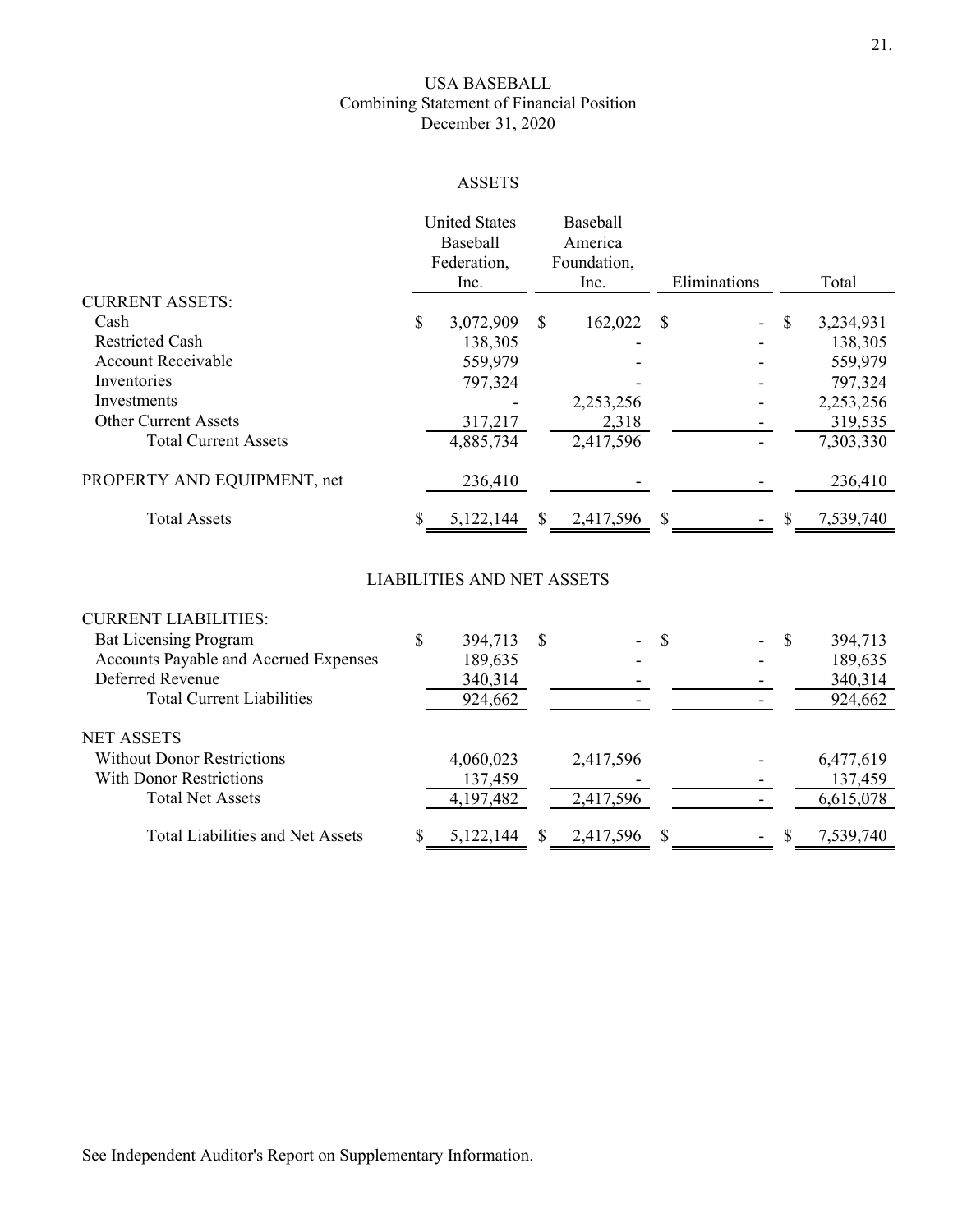#### USA BASEBALL Combining Statement of Activities and Changes in Net Assets For the Year Ended December 31, 2021

|                                                     | United States Baseball Federation, Inc. |               |                          |       | Baseball America Foundation, Inc. |               |               |              |            |               |           |              |           |               |            |
|-----------------------------------------------------|-----------------------------------------|---------------|--------------------------|-------|-----------------------------------|---------------|---------------|--------------|------------|---------------|-----------|--------------|-----------|---------------|------------|
|                                                     | Without Donor                           |               | With Donor               |       |                                   |               | Without Donor |              | With Donor |               |           |              |           |               |            |
|                                                     | Restrictions                            |               | Restricitons             | Total |                                   |               | Restrictions  | Restricitons |            | Total         |           | Eliminations |           | Total         |            |
| REVENUES AND OTHER SUPPORT:                         |                                         |               |                          |       |                                   |               |               |              |            |               |           |              |           |               |            |
| Major League Baseball Funding                       | 1,462,323<br>S                          | <sup>\$</sup> | 1,462,323                | -S    | 2,924,646                         | <sup>\$</sup> |               |              |            | <sup>\$</sup> |           | <sup>S</sup> |           | <sup>\$</sup> | 2.924,646  |
| <b>Bat Licensing Program Royalties</b>              | 2,901,674                               |               |                          |       | 2,901,674                         |               |               |              |            |               |           |              |           |               | 2,901,674  |
| Event Registration and Room Rebates                 | 1,925,294                               |               |                          |       | 1,925,294                         |               |               |              |            |               |           |              |           |               | 1,925,294  |
| Merchandise Sale and Memorabilia                    | 1,755,623                               |               |                          |       | 1,755,623                         |               |               |              |            |               |           |              |           |               | 1,755,623  |
| MLB/USAB Joint Events                               | 1,541,663                               |               |                          |       | 1,541,663                         |               |               |              |            |               |           |              |           |               | 1,541,663  |
| MLB Combine                                         | 1,471,501                               |               | ÷.                       |       | 1,471,501                         |               |               |              |            |               |           |              |           |               | 1,471,501  |
| Prospect Development Pipeline                       |                                         |               | 1,268,411                |       | 1,268,411                         |               |               |              |            |               |           |              |           |               | 1,268,411  |
| Sponsorships, Licensing, and Donations              | 1,016,025                               |               | 203,500                  |       | 1,219,525                         |               |               |              |            |               |           |              |           |               | 1,219,525  |
| MLB/USOC Professional Team                          | 617,343                                 |               | 8,000                    |       | 625,343                           |               |               |              |            |               |           |              |           |               | 625,343    |
| <b>Ticket Sales</b>                                 | 471,526                                 |               |                          |       | 471,526                           |               |               |              |            |               |           |              |           |               | 471,526    |
| Value In-Kind Donations                             | 226,552                                 |               | 5,066                    |       | 231,618                           |               |               |              |            |               |           |              |           |               | 231,618    |
| Other Income                                        | 145,209                                 |               |                          |       | 145,209                           |               |               |              |            |               |           |              | (100,000) |               | 45,209     |
| Membership and National Member Organization Revenue | 4,613                                   |               |                          |       | 4,613                             |               |               |              |            |               |           |              |           |               | 4,613      |
| SBA Paycheck Protection Program                     |                                         |               | 614,870                  |       | 614,870                           |               |               |              |            |               |           |              |           |               | 614,870    |
| <b>Employee Tax Retention Credit</b>                |                                         |               | 163,464                  |       | 163,464                           |               |               |              |            |               |           |              |           |               | 163,464    |
| Dividends and Interest                              | 35,497                                  |               |                          |       | 35,497                            |               | 2,418         |              |            |               | 2,418     |              |           |               | 37,915     |
| Net Realized and Unrealized Gains on Investments    | (43, 541)                               |               |                          |       | (43, 541)                         |               | 186,444       |              |            |               | 186,444   |              |           |               | 142,903    |
| Total                                               | 13,531,302                              |               | 3,725,634                |       | 17,256,936                        |               | 188,862       |              |            |               | 188,862   |              | (100,000) |               | 17,345,798 |
| Net Assets Released from Restrictions:              |                                         |               |                          |       |                                   |               |               |              |            |               |           |              |           |               |            |
| Satisfaction of Program Restrictions                | 3,592,692                               |               | (3,592,692)              |       |                                   |               |               |              |            |               |           |              |           |               |            |
| Total Revenues and Other Support                    | 17,123,994                              |               | 132,942                  |       | 17,256,936                        |               | 188,862       |              | $\sim$     |               | 188,862   |              | (100,000) |               | 17,345,798 |
| <b>EXPENSES AND DIRECT COSTS:</b>                   |                                         |               |                          |       |                                   |               |               |              |            |               |           |              |           |               |            |
| Expenses:                                           |                                         |               |                          |       |                                   |               |               |              |            |               |           |              |           |               |            |
| Program Services                                    | 13,823,524                              |               |                          |       | 13,823,524                        |               |               |              |            |               |           |              |           |               | 13,823,524 |
| Management and General                              | 1,069,178                               |               |                          |       | 1,069,178                         |               | 100,000       |              |            |               | 100,000   |              | (100,000) |               | 1,069,178  |
| Fundraising                                         | 135,859                                 |               | $\overline{\phantom{a}}$ |       | 135,859                           |               |               |              |            |               |           |              |           |               | 135,859    |
| <b>Total Expenses</b>                               | 15,028,561                              |               |                          |       | 15,028,561                        |               | 100,000       |              |            |               | 100,000   |              | (100,000) |               | 15,028,561 |
| Direct Costs:                                       |                                         |               |                          |       |                                   |               |               |              |            |               |           |              |           |               |            |
| Merchandise Sales                                   | 832,874                                 |               |                          |       | 832,874                           |               |               |              |            |               |           |              |           |               | 832,874    |
| Card Sales and Fundraiser                           | 36,750                                  |               |                          |       | 36,750                            |               |               |              |            |               |           |              |           |               | 36,750     |
| <b>Total Direct Costs</b>                           | 869,624                                 |               | $\sim$                   |       | 869,624                           |               |               |              |            |               |           |              |           |               | 869,624    |
| Total Expenses and Direct Costs                     | 15,898,185                              |               |                          |       | 15,898,185                        |               | 100,000       |              |            |               | 100,000   |              | (100,000) |               | 15,898,185 |
| <b>CHANGES IN NET ASSETS</b>                        | 1,225,809                               |               | 132,942                  |       | 1,358,751                         |               | 88,862        |              |            |               | 88,862    |              |           |               | 1,447,613  |
| NET ASSETS-Beginning of Year                        | 4,060,023                               |               | 137,459                  |       | 4,197,482                         |               | 2,417,596     |              |            |               | 2,417,596 |              |           |               | 6,615,078  |
| NET ASSETS--End of Year                             | 5,285,832                               | S             | 270,401                  |       | 5,556,233                         |               | 2,506,458     |              |            | <sup>\$</sup> | 2,506,458 |              |           | S             | 8,062,691  |